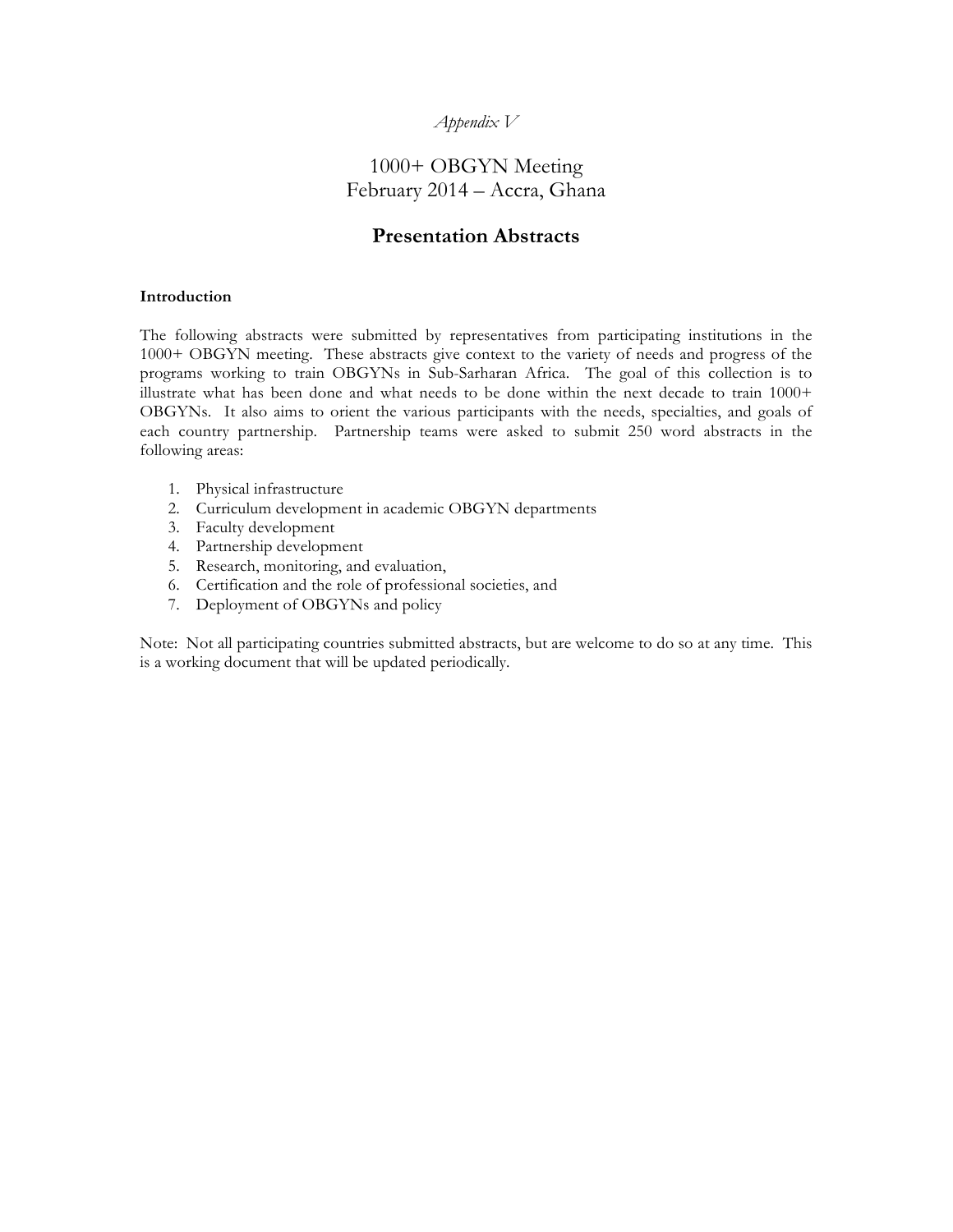### **Botswana**

Partnership Program: Botswana-Penn Partnership

### **Partnership development in Botswana for Training**

Authors:

- Doreen Ramogola-Masire,
- Jack Ludmir

Botwana has an estimated 0.4 doctors per 1,000 people, the majority of whom being foreign nationals. A total of 733 Botswana medical students graduated between 2004 and 2010 from around the world at a cost of \$250 million (USD), with only a handful returning to the country. The University of Botswana School of Medicine (UBSoM) received its first class of medical students in August 2009, and internal medicine and pediatric residency program started January 2010.

Botswana-UPenn Partnership (BUP), a collaboration between Botswana Ministry of Health, and the universities of Botswana and Pennsylvania began in 2001 to assist the country with the rollout of the anti-retroviral program. The partnership focuses on building capacity in clinical care, education, and research and offers opportunities in global health for Penn trainees and faculty. Even in the absence of an OBGYN residency program at UBSoM, an average of two 3rd year OBGYN Penn residents spend a month each at the main public teaching hospital, Princess Marina Hospital (PMH), and participate in medical student tutorials and beside teaching.

BUP fulltime in-country faculty members trained in various specialties fill important gaps in the UBSoM teaching program, as well as provide research mentorship for students, residents and faculty. BUP in collaboration with UBSOM implemented e-learning programs to enhance trainee access to medical literature and to train medical students and residents at sites far removed from the main university campus.

By focusing on collaboration with clinician-educators and researchers living in-country, we have found a model that is better adapted to capacity building than brief teaching engagements in country or sending trainees abroad.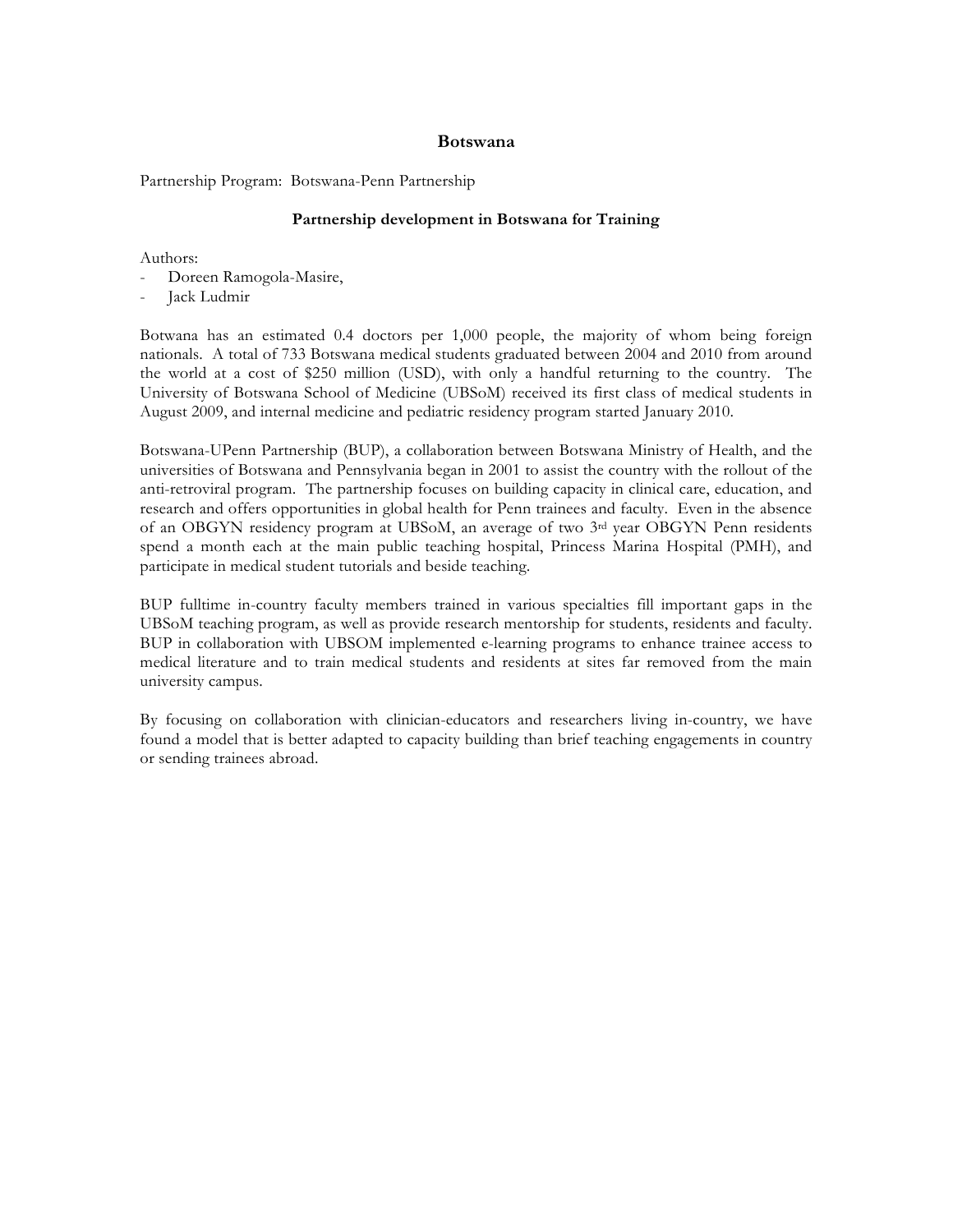# **Democratic Republic of Congo**

Partnership: Universite Evangelique en Afrique-Panzi Hospital

### **Curriculum Development in the academic OBGYN: A case study of UEA-Panzi Hospital**

Authors:

- Gustave Mushagalusa,
- Olivier Nyakio Ngeleza

The OBGYN training at UEA-Panzi Hospital started in 2011 as a pilot project. A workshop was organized in 2010 to assess the existing national curriculum and to compare it to the regional curriculum such as that of Rwanda and of Burundi.

A "learning-by-doing" model was adopted. In this model, senior residents take care of junior ones. A logbook and a daily checklist for students were developed. Each day, resident students have to make presentations at the morning staff meeting. One presentation is scheduled at each occasion. Parallel to this, each student has to perform two 'guard' duties weekly.

Professors provide seminars on specific topics, themes are chosen by students and usually selected from clinical cases encountered in the hospital. Lectures during the first two years are more focused on basic sciences such as anatomy, anatomopathology, and physiology. After this stage, the resident has to pass successfully an exam to receive a certificate that ascertains his/her OBGYN skills. The last three years are more clinical with a one-year training in a rural hospital setting and a thesis writing and presentation.

### **Faculty development at UEA-Panzi OBGYN department**

Authors:

- Gustave Mushagalusa,
- Olivier Nyakio Ngeleza

For the capacity building, we are developing faculty training by doing the research within the hospital. The specialists in OBGYN are trained in research methods, statistics, writing, and oral communication skills. Because of the low number of professors, supervisors are recruited from partner universities. The thesis will be written as a compound of four to five articles. We aim to train fifteen professors until 2024.

### **UEA-Panzi Hospital: Partnership Development**

Authors:

- Gustave Mushagalusa,
- Olivier Nyakio Ngeleza

For a new program, partnership is a key point for success. Within our program we are developing a South-South and South-North partnership. To achieve our goals, we have to look for excellence by sending our students to sister hospitals where they can acquire some skills in specific areas where are not competitive. In Africa we have a partnership with Hill Africa Hospital in North Kivu, and at present we are discussing possibilities with King Faisal Hospital in Kigali. In Europe, we are in collaboration with the CHU Geneves, the Laparoscopic in Belgium and the CHU of ANGERS. We would like to collaborate with sisters' OBGYN program with a long experience as we can learn from them. In the South-North partnership, we are facing many challenges in terms of roles and policies.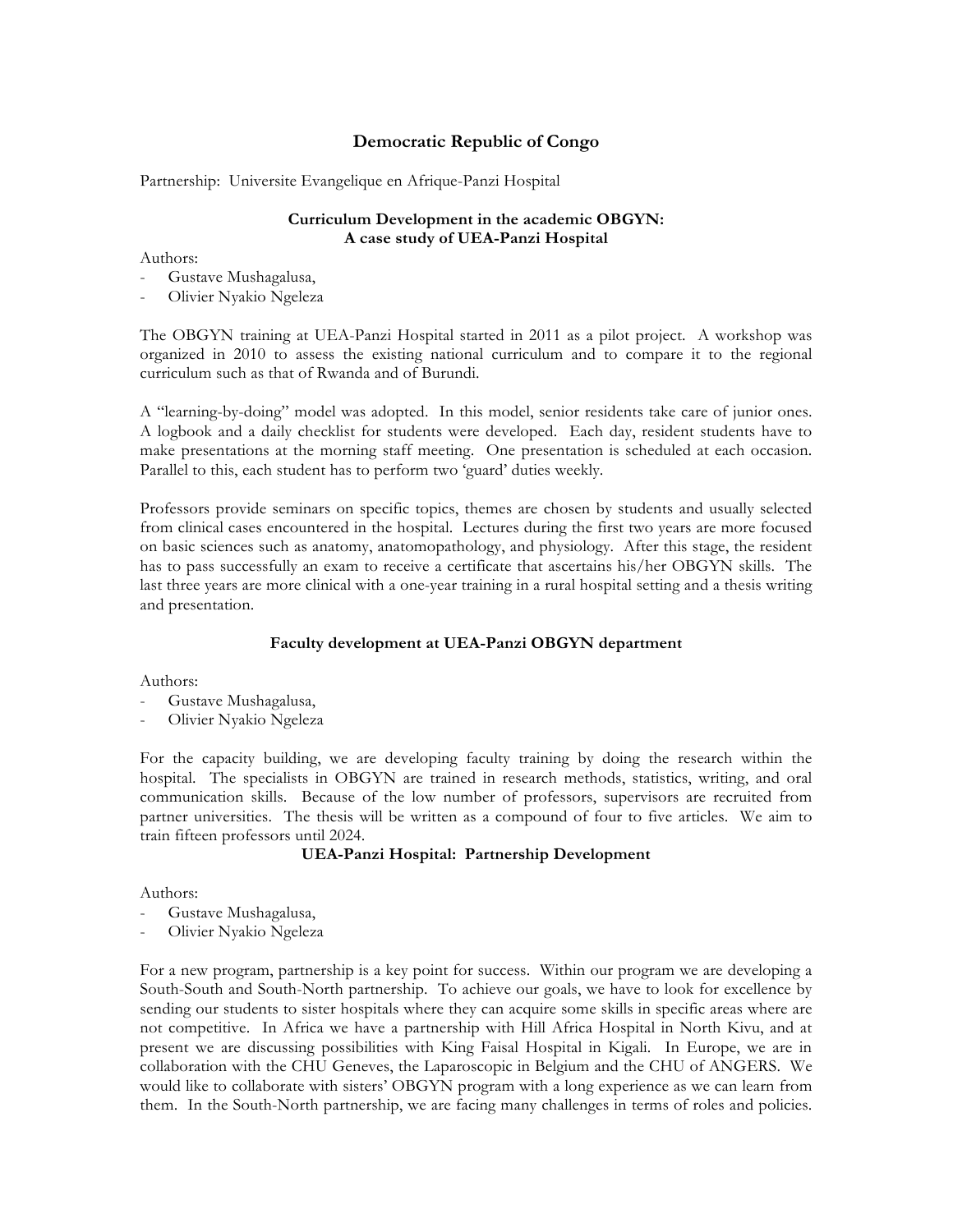In some cases, students are not in touch with patients, they are limited to observation. **Ethiopia**

Partnership Program: St. Paul Hospital Millennium Medical College – University of Michigan

### **The St. Paul Hospital-University of Michigan Partnership and Development of OBGYN Residency Training Program**

Author: Senait Fisseha, MD< JD, Lia Tadesse, MD, Balkachew Nigatu, MD

With support from the CDC/Twinning Center and an anonymous foundation, Dr. Senait Fisseha, MD, JD, in the U-M OBGYN department started a program in the spring of 2012 to strengthen medical education, maternal child health, and family planning in Ethiopia. In order to achieve the UN Millennium Development Goals which aim to reduce the number of maternal death by three quarters and the number of child deaths by two thirds in low and middle income countries, an OBGYN residency training program at St. Paul Hospital Millennium Medical College (SPHMMC) in Addis Ababa, Ethiopia was launched on July 1, 2012. For the last two years there have been a total of 21 residents enrolled into the program. In August 2012, family planning training was also integrated into medical education at SPHMMC for midwives, general medical practitioners, and OBGYN residents. In partnership with the Federal Ethiopian Ministry of Health (MOH), the program has greatly expanded to include a variety of departments and schools. In January 2014, the internal medicine residency program at SPHMMC was launched in addition to a maternal fetal medicine fellowship. Our presentation will highlight the steps to initiating the UM-SPHMMC partnership, challenges and barriers, and the infrastructure developed to lead the program to success and sustainability.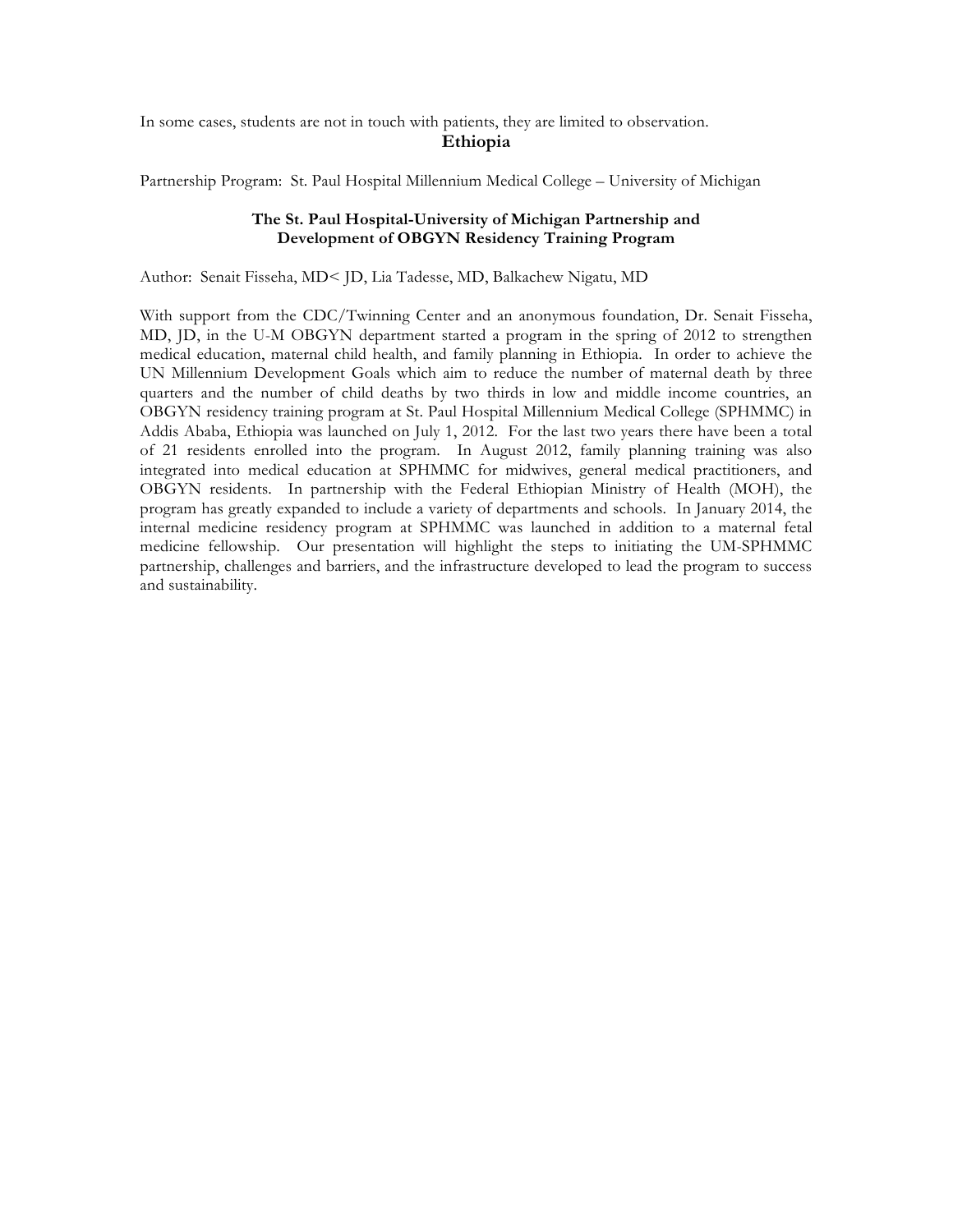## **Ethiopia**

Partnership Program: Hawassa University, College of Medicine and Health Sciences, Department of Gynecology and Obstetrics – University of Wisconsin.

Author: Zenebe Wolde, MD Obstetrician and Gynecologist

#### Introduction

Hawassa town is the regional capital of SNNP Region that is 275 KM away from the capital Addis Ababa. Hawassa University is one of the higher institutions in the country which encompasses variety of faculties and disciplines among which is the college of medicine and health sciences. The college is separate from the main campus, which has three schools (School of Medicine, School of Public Health and Environmental Sciences, and School of Nursing and Midwifery) and one department (Medical Laboratory Sciences). The College has got one referral teaching hospital, which is the only referral hospital in the region serving around 12 million populations. Hawassa University Referral Hospital is currently providing clinical services and it is also serving as a research and training center. There are both major and minor clinical departments and specialty services which includes Internal Medicine, Gynecology and Obstetrics, Surgery, Pediatrics, Ophthalmology, ENT, Dermatology, Radiology, Dentistry among others in the referral hospital.

#### Physical Infrastructure

The department of Obstetrics and Gynecology has got around 60 beds for inpatient management of cases with gynecologic and obstetric problems and it has also separate postpartum ward, separate corner for safe abortion and post-abortion care. The department has also established a separate model clinic for care of survivors of gender-based violence which is one of the three model clinics in the country. The department has also facilities to provide screening and managing of cases with precancerous cervical lesions (VIA, Cryotherapy, and LEEP), and for VSC (bilateral tubal ligation and vasectomy). Currently, the department has seven general gynecologists and obstetricians, and four general practitioners who are already committed to join their post-graduate study in OBGYN. There are fourteen midwife and twenty clinical nurses assigned in the department. We have major operation room for elective gynecologic surgeries and some obstetric and gynecologic emergency operations and there is also a separate operation room primarily for emergency and elective  $C/S$ . We provide both diagnostic and therapeutic gynecologic procedures at the outpatient department including MVA, E and C, Cryotherapy, LEEP, and ultradound scanning.

#### Curriculum Development

The school has gone through the initial steps to start post-graduate program in all four clinical specialties (Gynecology/Obstetrics, Surgery, Internal Medicine, and Pediatrics) and currently the candidates are applying for the program. All the four departments have developed curriculum based on the existing situation in the country. The curriculum was developed after detailed review on both local and international curricula was made, after finalizing the write up it underwent internal review and it was also commented by partners from the US (University of Wisconsin). Finally, comments were analyzed and modifications were made in the final draft. The curriculum is yet to undergo external review by experts outside the institution.

### Faculty and Partnership Development

All of the seven obstetricians and gynecologists are general OBGYN specialists. As the number of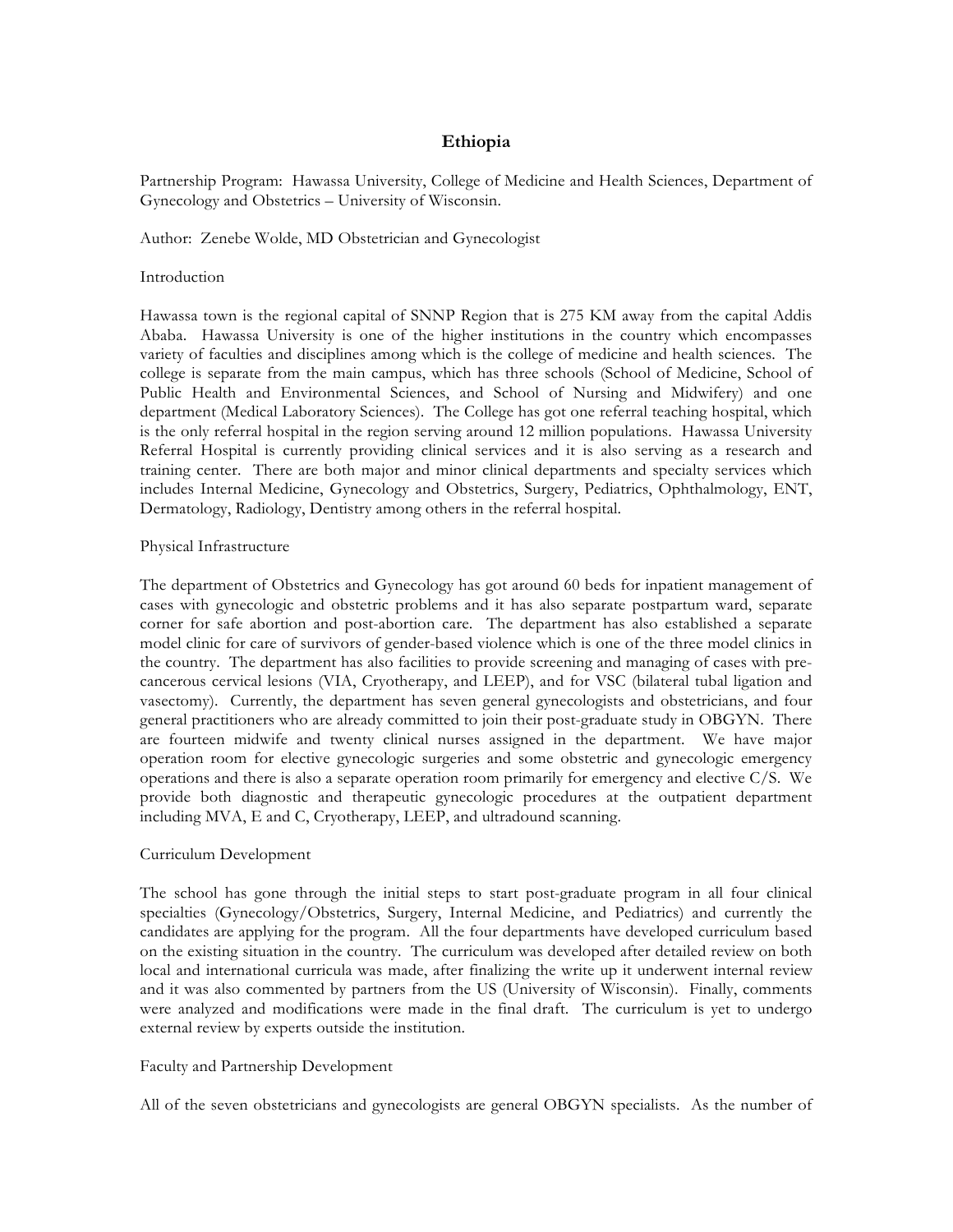cases who need advanced care, including gynecologic oncology, urogynecology, fetomaternal medicine, gynecologic endocrinology, and infertility, is increasing and the paostgraduate program is opening, we would like to create sustainable links with other universities and build the capacity of the staff. Currently, our institution ahs established partnership with the University of Wisconsin and Ismo University in Japan.

Significance of Partnership

Creating a sustainable partnership would hav significant contribution as it:

- Maximizes the quality of patient care with improved subspecialty care,
- Increases motivation of the staff and would be one means of staff retention,
- Improves the academic atmosphere, and
- Creates an opportunity for research undertaking

Therefore, collaboration with other facilities would be very much important in improving the health of mothers, improving outcome of pregnancies, enhancing the skill of medical students, residents and specialists in the facility.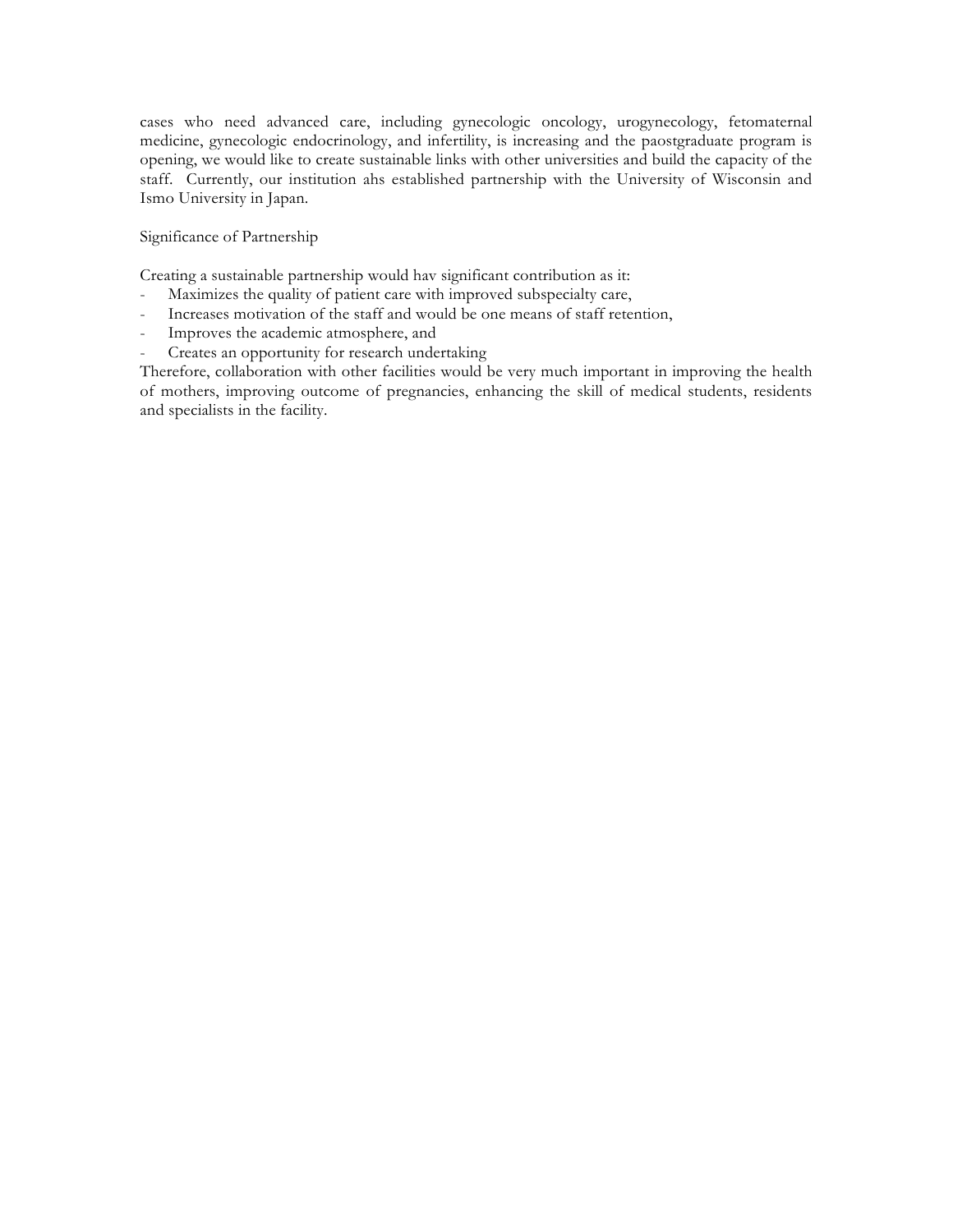## **Ethiopia**

Partnership Program: Mekelle University & Gondar Health Sciences University – Oregon Health Sciences University

### **Developing a Global Women's Health Partnership: Experience from our Ethiopia Collaborations**

Authors:

- Rahel Nardos, MD, MCR, Oregon Health & Science University/Kaiser Permanente, Division of Pelvic Medicine and Reconstructive Pelvic Surger
- Karen Adams, MD, Oregon Health and Science University, Obstetrics and Gynecology

In this discussion, we would like to share our four-year experience developing a uterovaginal prolapse surgery project between the division of Pelvic Medicine and Reconstructive Pelvic Surgery at Oregon health & Science University and a rural referral hospital in Western Ethiopia (Gimbie Adventist Hospital). This project was developed in response to a request by our partners to recognize and respond to the silent epidemic of uterovaginal prolapse in rural Ethiopian women. These women are at high risk for pelvic floor muscle and nerve injuries as a result of multiple vaginal deliveries, prolonged obstructed labor, a lifetime of heavy lifting and poor nutrition. Trained pelvic floor surgeons are rare in Ethiopia. Besides, rural women are too poor to afford sugery for something that is not immediately life threatening.

We will discuss important aspects of partnership development including understanding the needs of our partners, acquiring institutional approval both at home and in host country, the importance of having champions, the challenges of finding time and money to support an ongoing global medical collaboration, special considerations around medical team building, ethical and safety considerations when serving vulnerable populations, and, the importance of capacity building and sustainability. We will also discuss our ongoing effort to expand our global work through a promising multiinstitutional partnership in women's health between our institution, Washington Univeristy and Mekelle University. We will discuss our vision to use telemedicine technology to strengthen this joint academic mission involving capacity building in the area of research, education, and clinical care.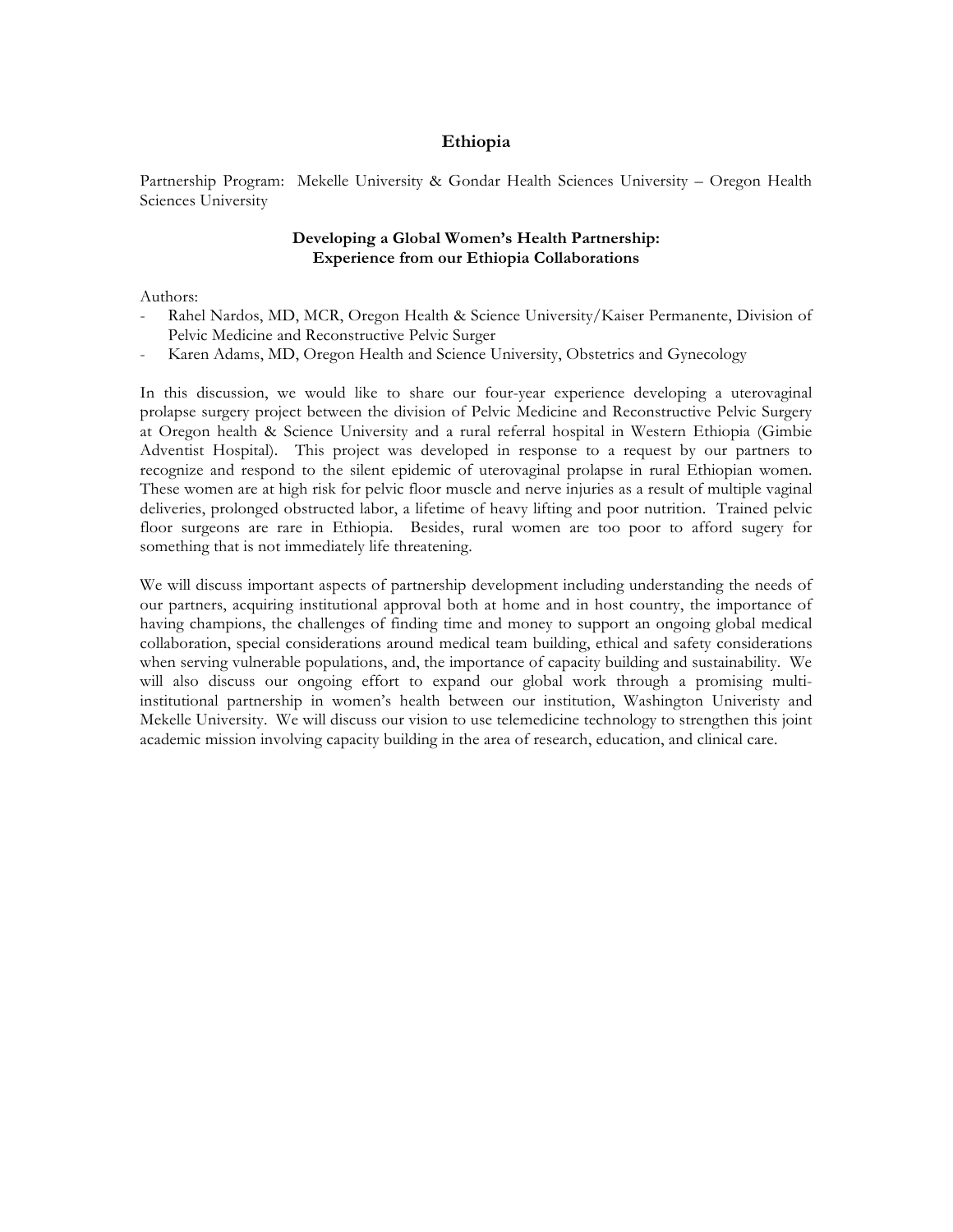### **Ethiopia**

Partnership Progam: CREGO New Program Director's School, Oregon health Sciences University, University of Michigan, St. Paul Hospital Millennium Medical College

### **Faculty Development Proposal: Development of a Training Curriculum for African Residency Program Directors (Panel Discussion)**

Authors:

- Karen Adams, MD, Associate Professor, Vice-Chair for Education and Residency Program Director, Oregon Health & Science University, Co-Director, CREOG New Program Director's School
- Balkachew Nigatu, MD, Residency Program Director, St. Paul Hospital, Addis Ababa, Ethiopia
- Diana Curran, MD, Residency Program Director, University of Michigan

Dr. Adams has served as co-Director of the CREOG New PD School since 2008. Drs. Balkachew and Curran are both recent participants in the school. For this panel they will present the current CREOG curriculum, highlighting the portions that would be most useful for African programs (new resident orientation, feedback and evaluation, remediation, professionalism, communication skills, motivating faculty to teach, root cause analysis, etc.) and indicating which portions would be less useful (the Match information, milestones, etc.). Dr. Balkachew will provide reflections on his experience as an African PD taking the school in the US. The panelists wil then lead all conference participants in a discussion regarding creation of a PD curriculum that could be generalizable across the continent, focusing on identifying participant needs and available resources that could be shared.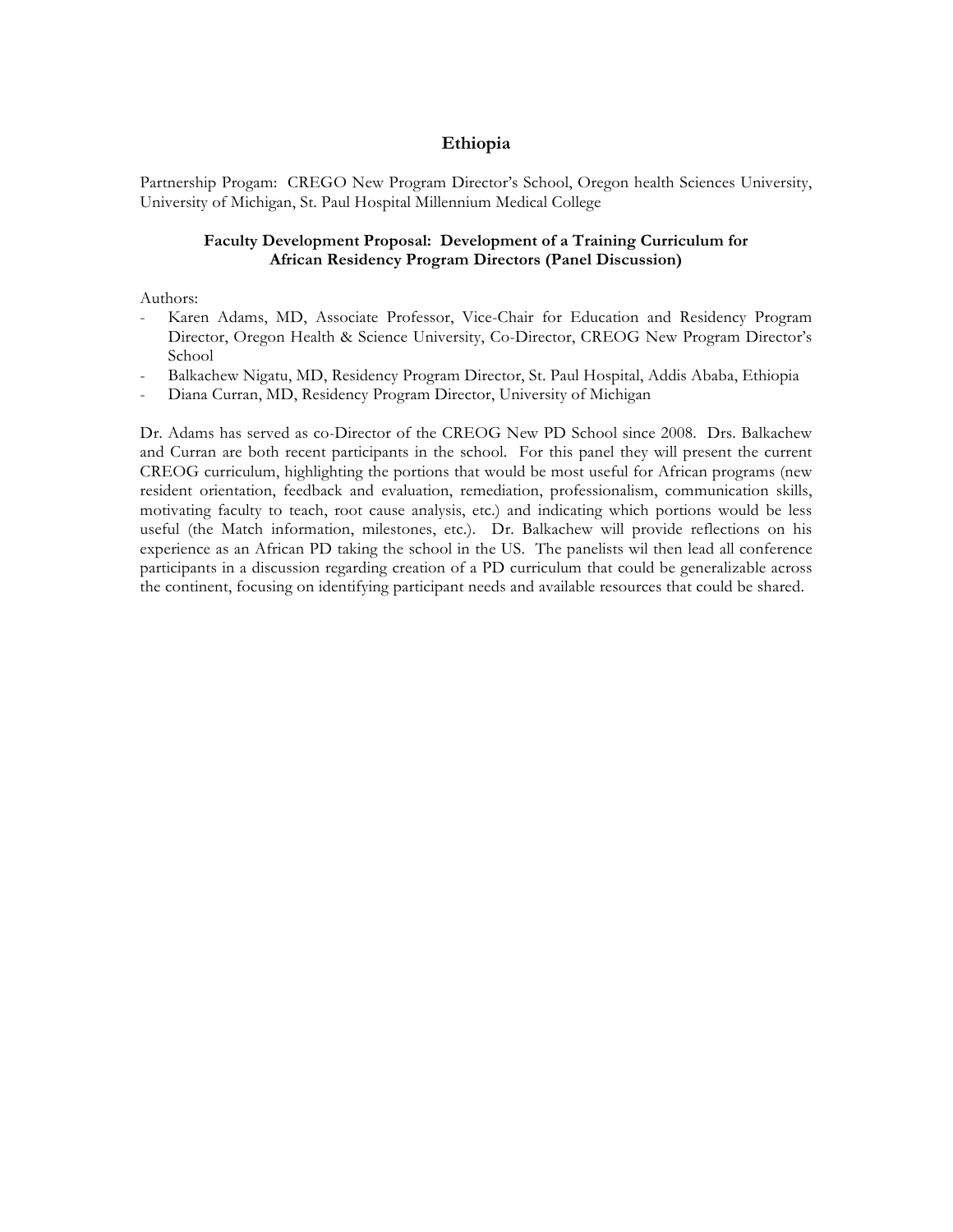### **Kenya**

Partnership Program: Moi University School of Medicine – Indiana University School of Medicine

### **Development of Innovative Sub-Specialty Training in Gynecologic Oncology for Low-Income Countries**

#### Author:

- Hillary Mabeya, MD, Moi University School of Medicine

#### Introduction

The burden of female genital tract malignancies in Kenya is very high. More women die from cervical cancer than any other cancer. The complexity required for the management of women with gynecological malignancies is beyond the skill set of current general obstetricians and gynecologists trained in Kneya. In response to this challenge, the Reproductive health (RH) Department of Moi University developed a curriculum (similar to a fellowship in North America) for training in Gynecologic Oncologists in Kenya. Methods: Following a needs assessment and a stakeholders meeting that included physicians and consumers, the RH department decided to initiate gynecologic oncology fellowship training in Kenya. Drawing on the success of Academic Model providing Access to healthcare (AMPATH), and its North American collaborations a two-year curriculum in gynecologic oncology was developed and approved at Moi University. Results: The program is a two-year Master of Science in Gynecologic Oncology and has enrolled two candidates. The components of the curriculum include in surgery, medical and radiation oncology, palliative care, and research. Six North American Gynecologic Oncologists travel to Kenya to provide training mentorship. When there is no visiting faculty in Kenya there is a weekly Skype call to review cases and to discuss relevant gynecologic oncology topics. Conclusion: It is possible to develop and implement a sub-specialist training in a low resource country without contributing to local brain drain in the process. This curriculum has strengthened the collaboration between partner institutions and has provided an opportunity to develop sustainable comprehensive gynecologic oncology care for women in Western Kenya.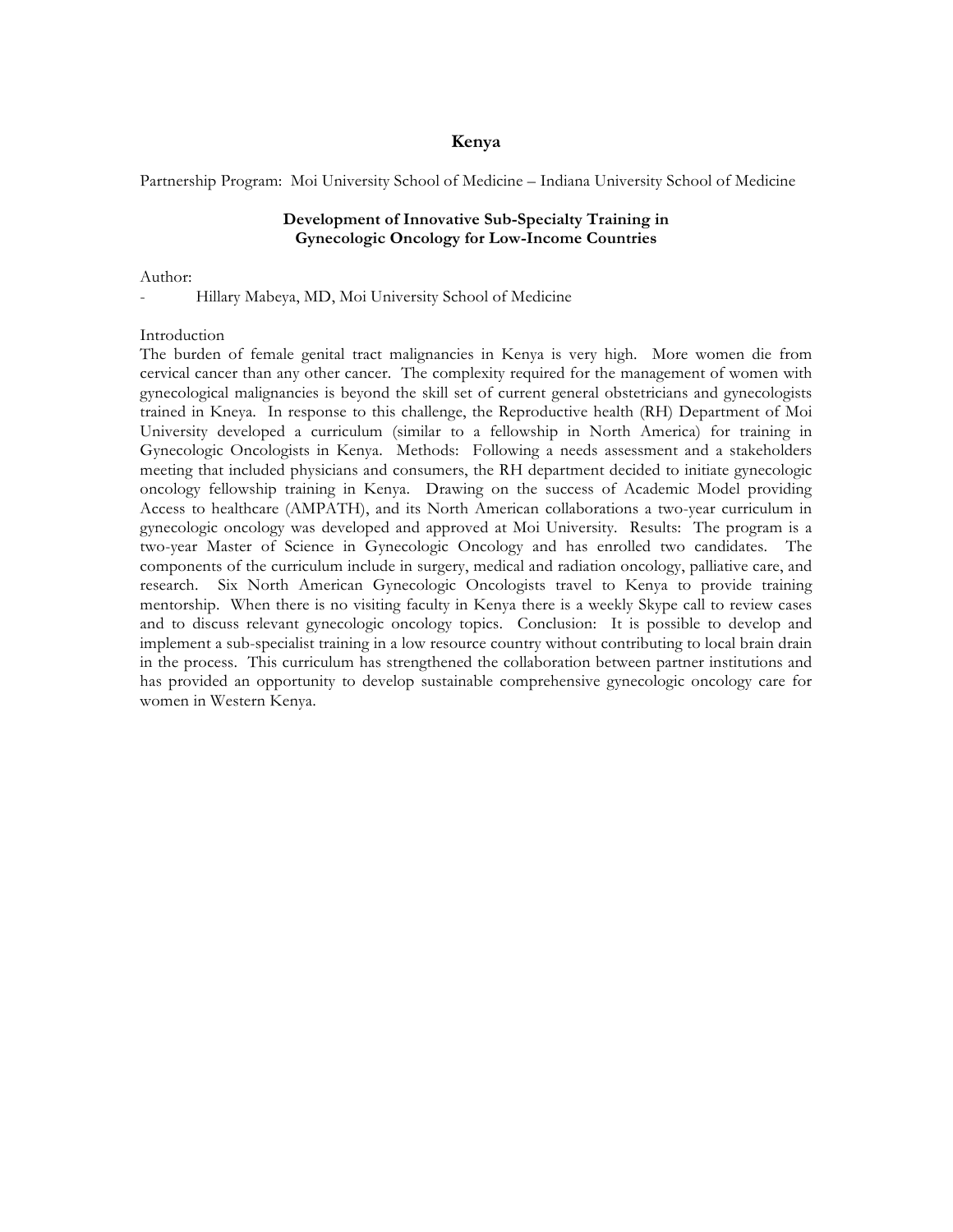## **Liberia**

Partnership: Liberia College of Physicians and Surgeons – Mt. Sinai School of Medicine

### **Curriculum Development of OB/GYN: The Experience of the Post Graduate Residency Program in Liberia**

Authors:

- Lise Rehwaldt, MD, FACOG, Visiting Faculty, OB/GYN, Liberia Post Graduate Residency Program, Liberia, Assistant Professor, Icahn School of Medicine at Mt. Sinai, NY, USA
- John Mulbah, MD, CES, FWACS, Faculty Chair, OB/GYN, Liberia Post Graduate Residency Program, Liberia College of Physicians & Surgeons (LCPS), Monrovia, Liberia
- Roseda E. Marshall, MD, MPH, MRCP, FAAP, FWACP, Council President, Liberia College of Physicians & Surgeons, Monrovia Liberia
- Stephen B. Kennedy, MD, MPH, Secretary General, Liberia College of Physicians & Surgeons (LCPS), Monrovia, Liberia
- Bernice T. Dahn, MD, MPH, Chief Medical Officer of the Republic of Liberia, Ministry of Health & Social Welfare, MoHSW), Monrovia, Liberia

The Liberian Curriculum was developed based on the Ghanaian Curriculum and then adapted to specifically fit the needs of Liberia. The proposed curriculum was then submitted and harmonized by the West African Health Organization (WAHO).

Creatively addressing the current challenges inherent with a limited number of faculty members, the formal curriculum is being supplemented by the development of Core Curriculum Modules. These modules are designed to be given over defined periods, in collaboration with "fulltime on the ground faculty" and visiting professors with subspecialty expertise from Academic Partnership/Consortium. The curriculum modules being developed include: Gyn Oncology; Obstetrical Emergencies; Ultrasound; Family planning; Critical Care/Anesthesia; Gynecological Surgeries; Urogyn-Fistual Prevention and Repair; Neonatal Resuscitation; Patient Safety/Communication; QA Model; Research Development, etc.

In the second phase of development, the plan is to take some of the curriculum modules on the road to counties throughout the country to utilize the "teach the teacher" model. A similar decentralized model is currently being utilized in fistula prevention/repair in Liberia under the leadership of Dr. John F. Mulbah. Fistula delegations travel to various district hospitals providing clinical service and training in fistula. In the future, the plan is to incorporate fistula training and cervical cancer screening program under the OB/GYN residency program. Travelling delegations of training teams will include residents. Travelling curriculum modules will focus on education in: Fistula; Emergency Obstetrics; Cervical Cancer Screening; Gynecological Surgical training; Family planning; Patient Safety, etc.

Teaching in this forum, on a local level, will reinforce the learning process for residents enrolled in the Liberian OB/GYN training Program and help to address some of the short term needs of the country with regards ot providing current quality care at outer posts.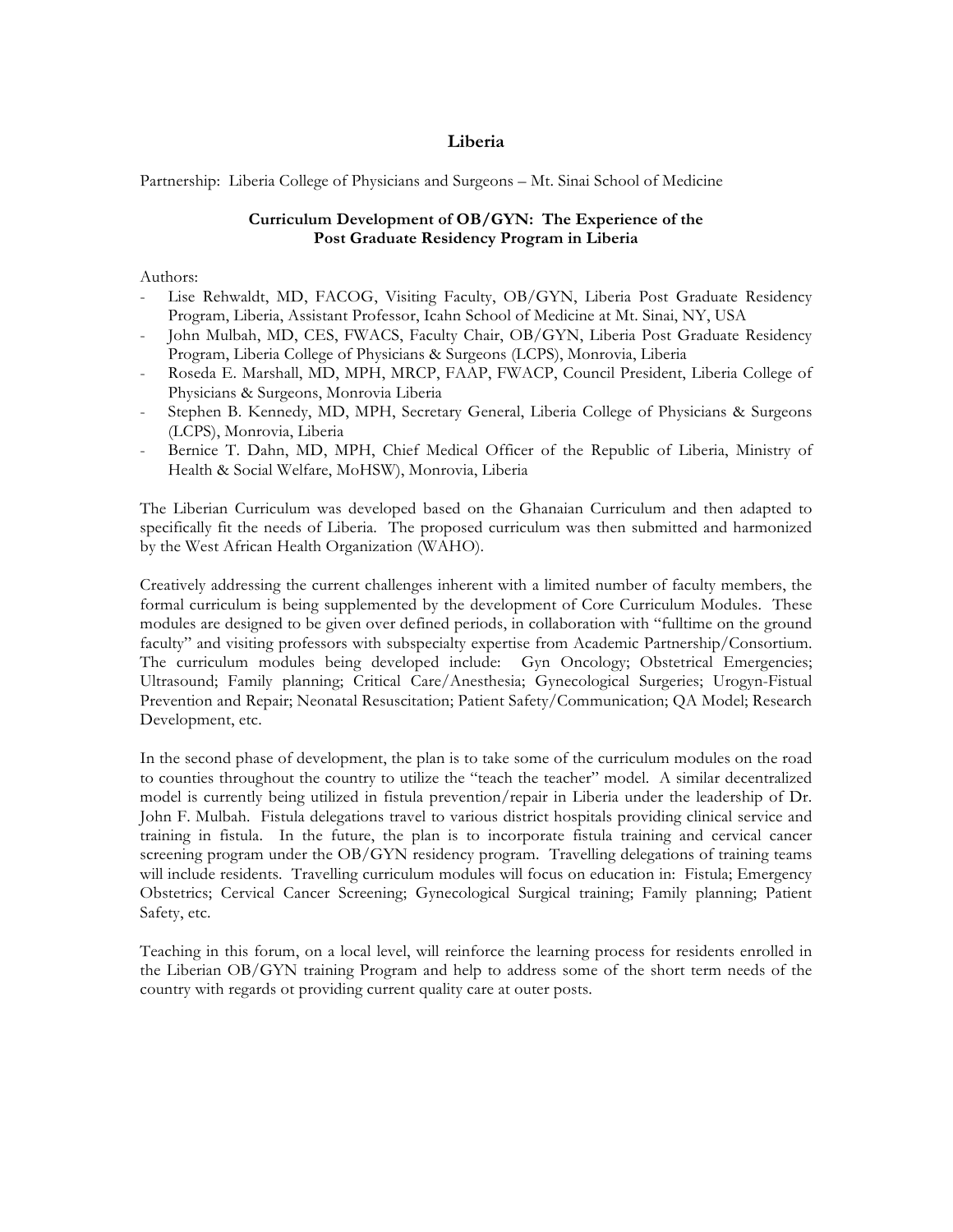## **Liberia**

### **The Fundamental Framework for the Establishment of a Post Graduate Residency Training Program in Liberia**

Authors:

- Stephen B. Kennedy, MD, MPH, Secretary General, Liberia College of Physicians & Surgeons (LCPS), Monrovia, Liberia
- Roseda E. Marshall, MD, MPH, MRCP, FAAP, FWACP, Council President, Liberian College of Physicians and Surgeons, Monrovia, Liberia
- Bernice T. Dahn, MD, MPH, Chief Medical Officer of the Replublic of Liberia, Ministry of Health & Social Welfare (MoHSW), Monrovia, Liberia
- John Mulbah, MD, CES, FWACS, Faculty Chair, OB/GYN, Liberia Post Graduate Residency Program, Liberia College of Physicians & Surgeons (LCPS), Monrovia, Liberia
- Moses B. F. Massaquoi, MD, MPH, co-Chair, Technical Working Group (TWG), Lieria Post Graduate Medical Program, Liberia College of Physicians & Surgeons (LCPS), Monrovia, Liberia

The Liberian health system was severely affected by the protracted civil conflict. For example, the conflict forced many qualified and professional Liberians to flee, thereby creating significant shortfalls in the country's human resource capacity. In 2012, Liberia has approximately two hundred and fifteen (215) registered and licensed physicians in the country; of which, one hundred and fortyfour (144) were Liberian doctors and less than fifteen (15) specialized clinical physicians. Of those fifteen (15) specialized clinical physicians, about half (50%) are currently practicing Liberian specialist physicians. Presently, Liberia has no in-country pathologist, urologist, neurologist, endocrinologist, anesthesiologist and oncologist, among others. This severe shortage of specialist physicians prevents the Government of Liberia (GoL) from meeting its global human resources for health index as enshrined in the 10-Year National Health Policy & Plan for 2011-2021.

Since the end of the civil crisis, the GoL, in collaboration with international partners, continues to invest in the health care delivery system. This has created the need for the establishment of a post graduate training program. Initially, the program will train specialist doctors in seven recognized Teaching Hospital across the country, covering the following core areas: Surgery, Internal medicine, Pediatrics, and Obstetrics & Gynecology, respectively. Specialists trained in these four core areas will be professionally prepared to independently manage surgical and medical cases at the highest level of competence. Other programs to be included in the future include the Faculties of Anesthesiology, Community Medicine, Psychiatry, and Family Medicine.

The global expectations of the Liberia Post Graduate Medical Training Program of the Liberia College of Physicians & Surgeons include:

- 1. A graduate medical education program that is sustainable and capable of producing a highquality health workforce to provide the citizens of Liberia with highly trained healthcare specialists.
- 2. A graduate medical eduation program to strengthen the health system, promote health care and improve quality health services across the country.
- 3. A graduate medical education program that is one (1) of the major deliverables of the GoL through the enshrined National Health Policy & Plan that is consisten with Vision 2030.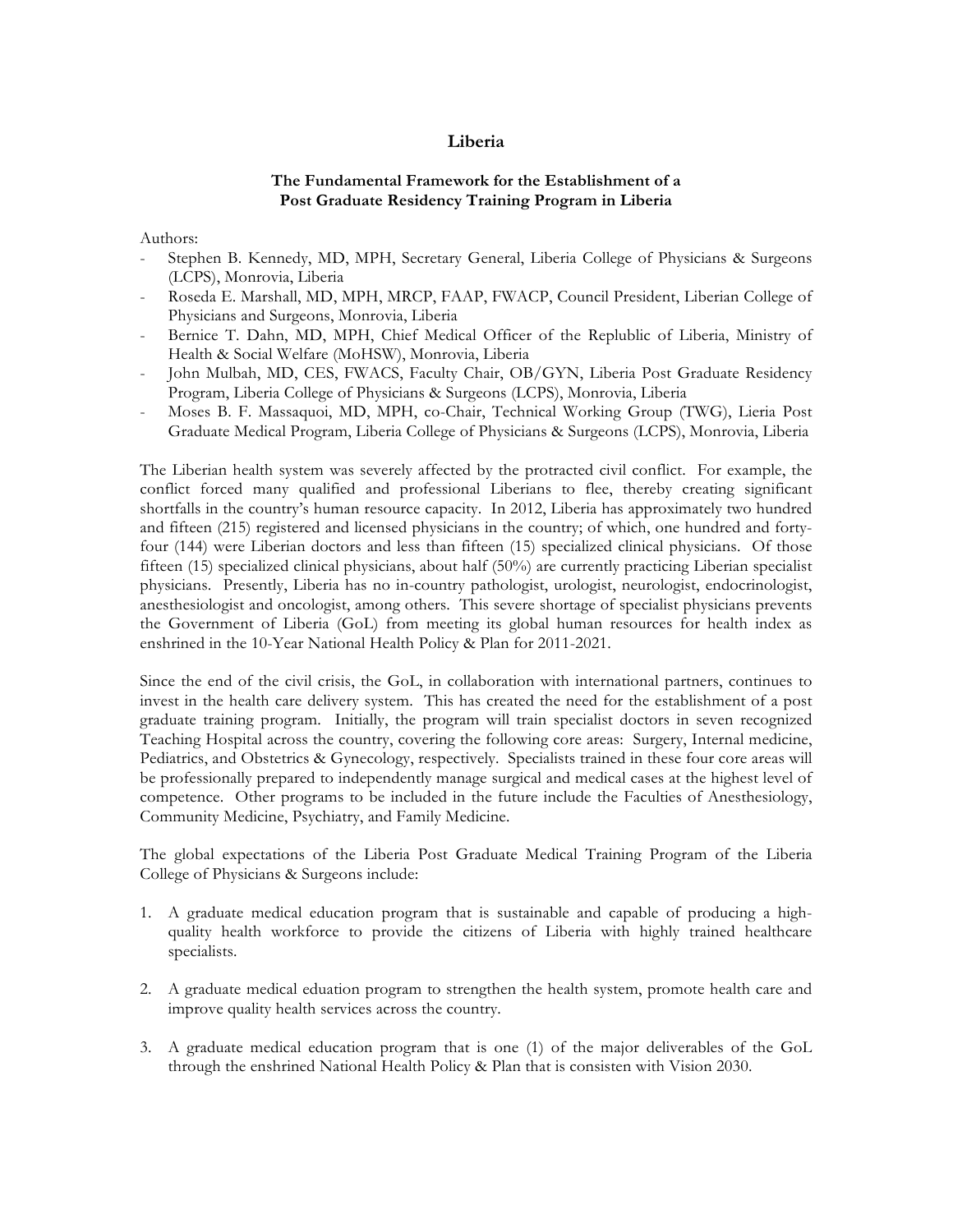4. A graduate medical education program that would provide a sustainable, high-quality medical specialist workforce for Liberia by 2021 and beyond.

### **Liberia**

## **Health System Strengthening: The Need for An OB/GYN Post Graduate Residency Training Program in Liberia**

Authors:

- John Mulbah, MD, CES, FWACS, Faculty Chair, OB/GYN, Liberia Post Graduate Residency Program, Liberia College of Physicians & Surgeons (LCPS), Monrovia, Liberia
- Stephen B. Kennedy, MD, MPH, Secretary General, Liberia College of Physicians & Surgeons (LCPS), Monrovia, Liberia
- Roseda E. Marshall, MD, MPH, MRCP, FAAP, FWACP, Council President, Liberian College of Physicians and Surgeons, Monrovia, Liberia
- Bernice T. Dahn, MD, MPH, Chief Medical Officer of the Republic of Liberia, Ministry of health & Social Welfare (MoHSW), Monrovia, Liberia

There is no postgraduate training in Liberia. Training programs were outside the shores of Liberia and as such, medical graduates had to travel and stay in other countries for protracted periods ranging from four to six years. During this period, the services of these doctors were not available to Liberia. In addition, many of them never returned home after specialist training. Training manpower in foreign countries is also very expensive for the government.

Considering the constraints listed above, it was imperative to develop postgraduate training program in country to help produce specialist manpower. The advantages of this program include: Liberian graduate will be able to undergo post-graduate training in Liberia; they will be able to render services in Liberia during the training period, and the resources that are put in place ofr their training will remain in the country and will also be available to train others, and they will be more familiar to diseases that are more common and socio-cultural norms.

We expect that they will be more familiar with the environment and are more likely to stay in country, the program will provide manpower for undergraduate, post-graduate training, and the training of other health workers, and the products of this program will ensure the improvement and sustainability of quality health services in Liberia.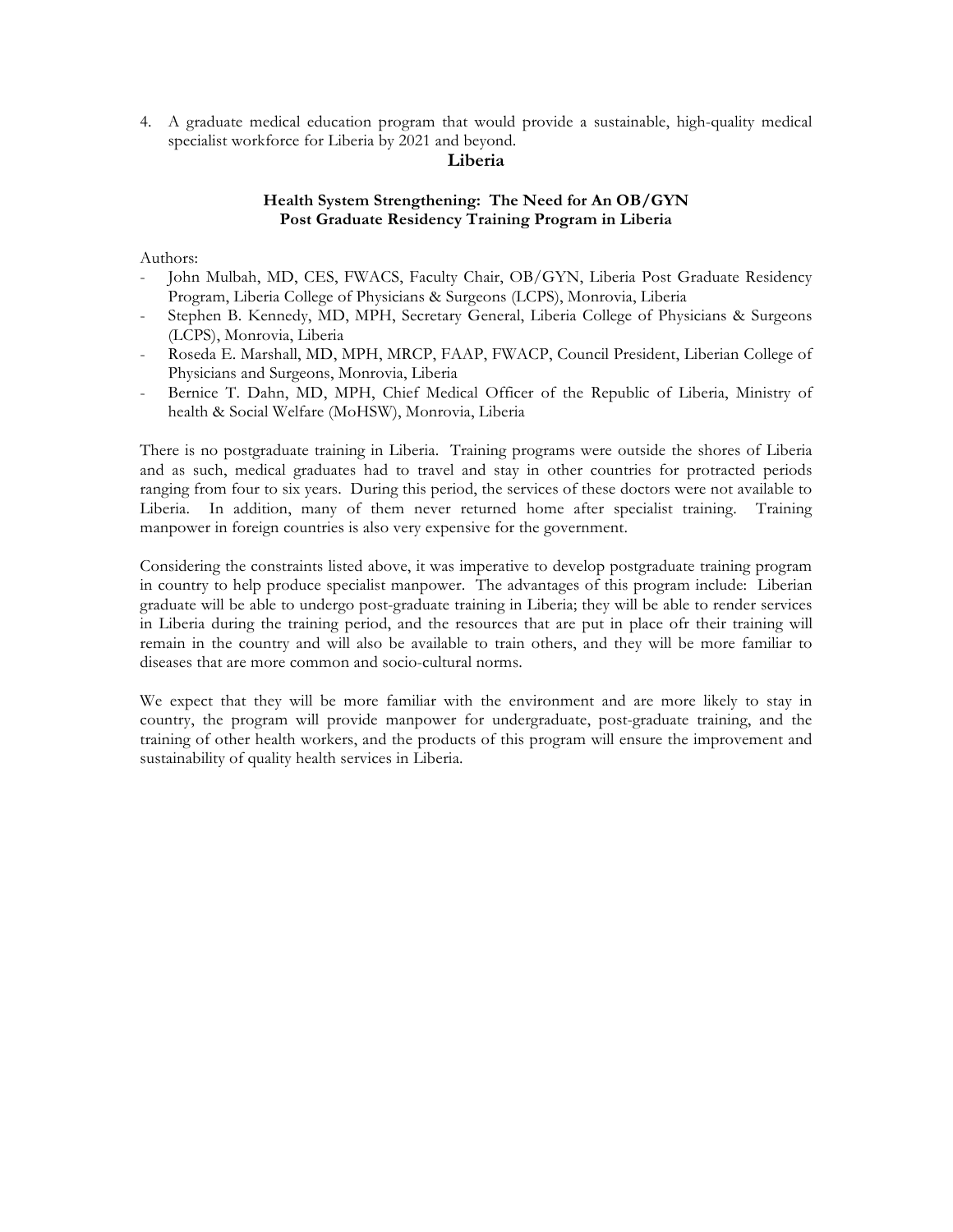## **Liberia**

### **OB/GYN Partnership Model for Liberia Post Graduate Residency Training Program**

Authors:

- Lise Rehwaldt, MD, FACOG, Visiting Faculty, OB/GYN, Liberia Post Graduate Residency Program, Liberia, Assistant Professor, Icahn School of Medicine at Mt. Sinai, NY, USA
- Roseda E. Marshall, MD, MPH, MRCP, FAAP, FWACP, Council President, Liberian College of Physicians and Surgeons, Monrovia, Liberia
- John Mulbah, MD, CES, FWACS, Faculty Chair, OB/GYN, Liberia Post Graduate Residency Program, Liberia College of Physicians & Surgeons (LCPS), Monrovia, Liberia
- Stephen B. Kennedy, MD, MPH, Secretary General, Liberia College of Physicians & Surgeons (LCPS), Monrovia, Liberia
- Bernice T. Dahn, MD, MPH, Chief Medical Officer of the Republic of Liberia, Ministry of health & Social Welfare (MoHSW), Monrovia, Liberia

Relationships between institutions arise out of relationships with individuals, then expand to institutional partnership and subsequent development of much larger consortiums. Individual relationships are based on trust and respect that develops over time. Consistent faculty members from Mount Sinai have been coming to Liberia since 2008 when the program was initiated.

In 2010, the Mount Sinai OB/GYN Department incorporated a formal Global Health rotation in GYY3 and since that time, Mount Sinai residents have rotated on a regular basis in Liberia with Attending Physicians. This opportunity has changed their relationship with the global world, allowing them to experience and learn about health care in a low resource setting where they must rely on their clinical acumen and awareness of the cultural community they are practicing in. Many residents have returned during GY4 and continue to participate after graduation.

Capacity Building has been the key focus of many of these missions. Prior to this year, there was no opportunity for formalized subspecialty training in OB/GYN in Liberia. Residents, after completing their one year internship, were required to participate in a 6-month intensive emergency obstetrical/surgical training program offered at 3 different sites, prior to being sent to assigned outposts where they function often independently. Faculty that were involved in those early training sites from various institutions, are presently being recruited as faculties for the Liberian Post Graduate OB/GYN faculty, reiterating the point that individual relationships that developed over time are the basis for collaboration and consortium building.

Moving forward in the development of the Liberian OB/GYN Residency program, there will be significant exchange between residents in Liberia and their Academic partnership(s). Mount Sinai residents will continue to rotate in Liberia, with greater consistent presence and under the supervision of "full time on the ground Mount Sinai faculties", Liberian faculties and rotating faculties. Senior residents and fellows are excellent educators and greater consistent presence will allow for more meaningful collaborative research opportunities with Liberian colleagues.

Senior residents from the Liberian program will also have the opportunity to rotate at Mount Sinai in PGY3 where they will gain exposure to things they may have not encountered at home and they will also be able to share their honed clinical experience with their Mount Sinai colleagues.

The potential for meaningful exchange in both directions becomes even more vibrant when one expands beyond our current institutional partnerships and begins to develop consortiums with other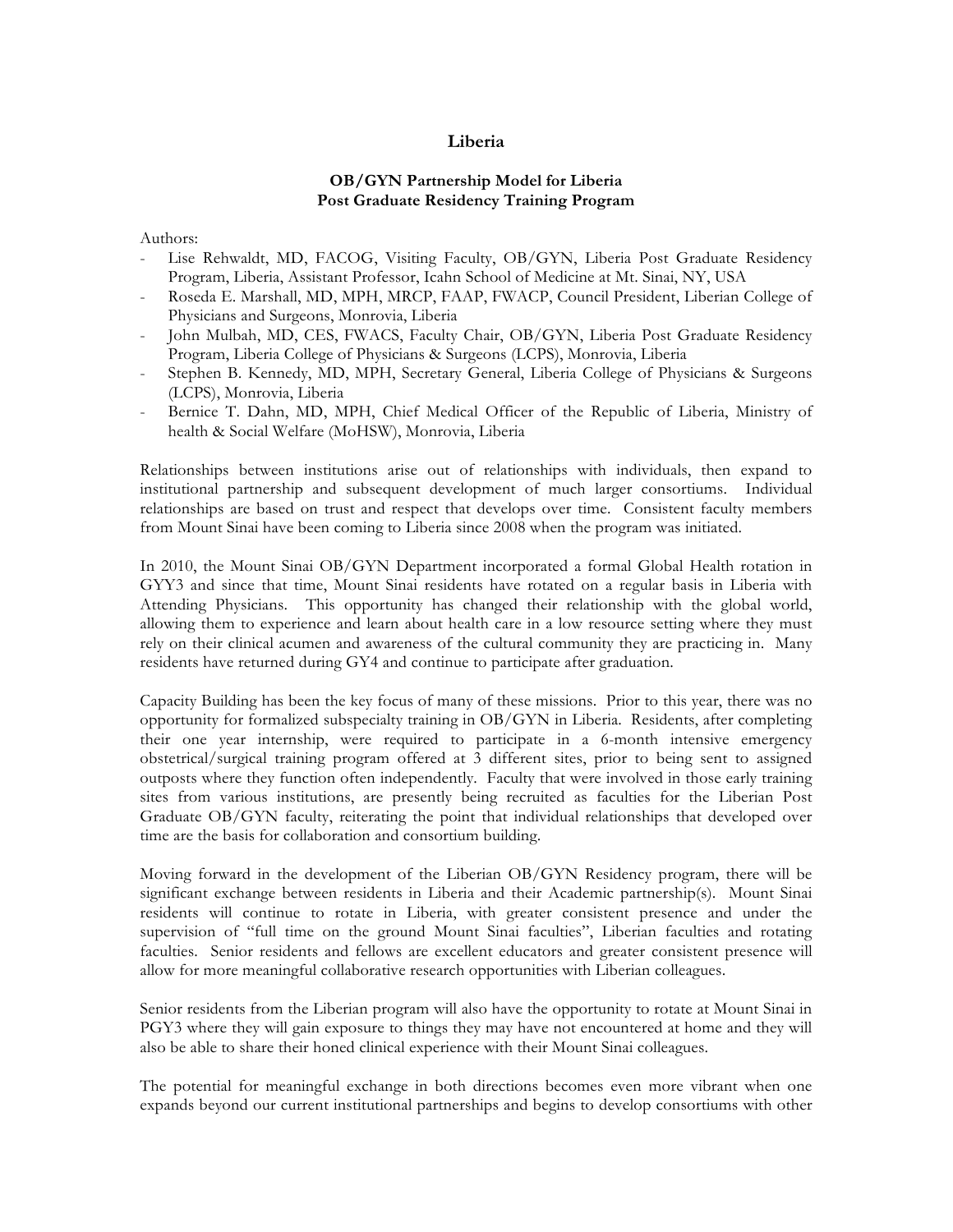academic institutions, both locally and abroad. The global collaboration provides even broader opportunities for creative ways to educate our residents, clinically and culturally, both in the United States and Sub-Saharan Africa (SSA), respectively.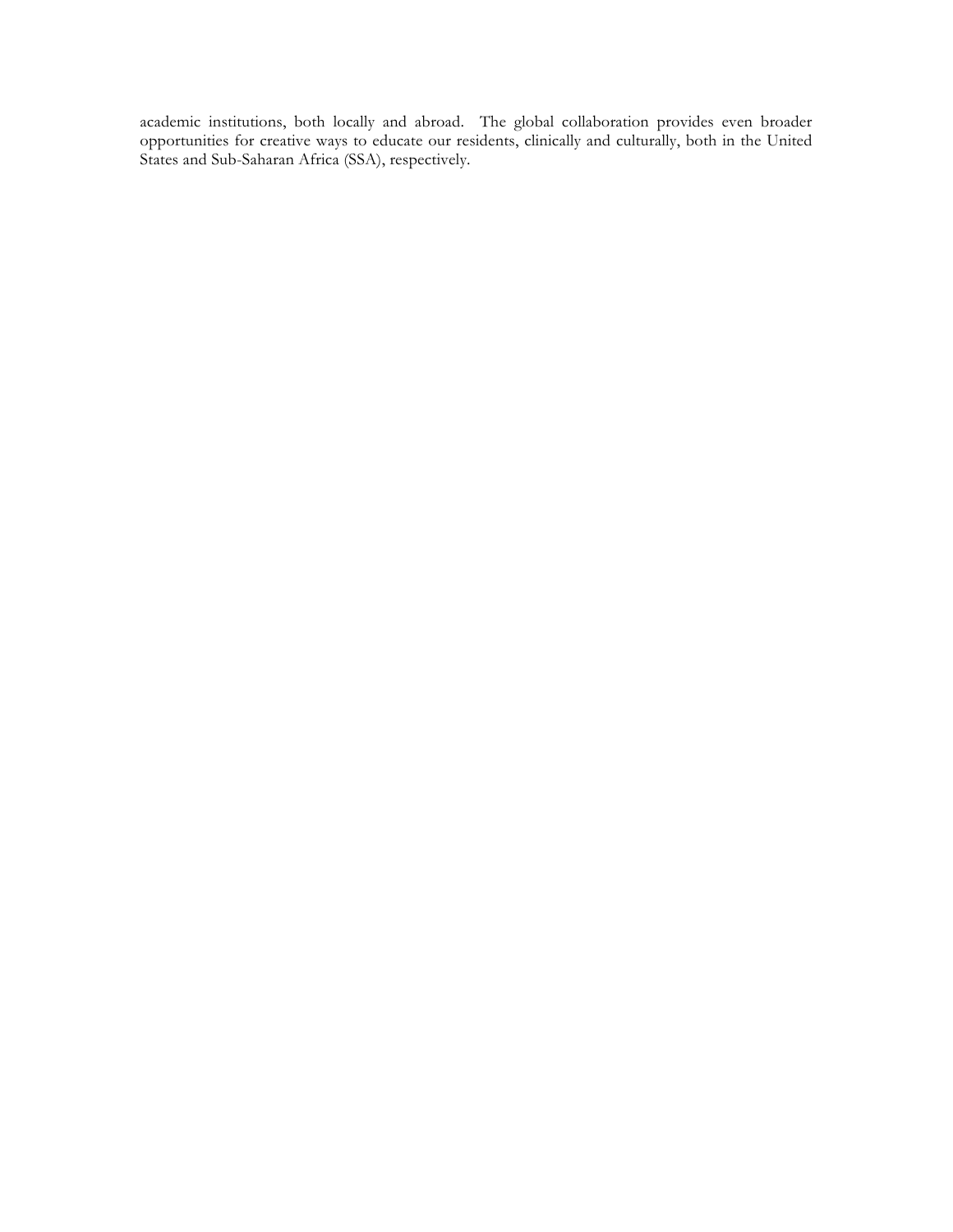### **Malawi**

Partnership Program: Malawi College of Medicine – University of North Carolina

#### **Malawi Post-Graduate Masters in Medicine (MMED) Program**

Author:

Jeffrey Wilkinson, MD, MPH, University of North Carolina

The post-graduate Masters in Medicine (MMED) program in Obstetrics and Gynecology at the Malawi College of Medicine (COM) was inaugurated in October 2013 The COM had an approved curriculum for the program since 2006, but initiation was delayed due to lack of funding and sufficient numbers of faculty. Prompted by a commitment by two private donors with matched funds by the US Centers for Disease Control (CDC), the MMED program coalesced rapidly with the following dedicated aprtners committing to provide faculty, technical assistance and medical equipment: Malawi College of Medicine, The Norwegian government and medical colleges, University of North Carolina, Baylor College of Medicine, Loma Linda University, the US CDC via I-Tech (a health sector NGO) and the Bill and Melinda Gates Foundation.

The nature of the multi-institutional and multi-national collaborative effort in Malawi is a potential strength of this program as well as a potential weakness. The academic and clinical strengths of the contributing institutions will foster unparalleled exposure for the trainees. The multi-layered funding for the program may provide some flexibility if one or more partners is unable to contribute on a temporary or permanent basis. However, potential challenges arise with coordination of funding, management of institutional expectations, maintenance of relative parity between and within institutions and organization of learning opportunities for external trainees, to name a few. By strengthening the capacity of the COM faculty (currently led by Dr. Ron Mataya and Dr. Grace Chiudzu) and the national Association of Gynecology and Obstetrics, it is anticipated that these challenges can be met. We're hoping to learn from other collaborative post-graduate training programs at the meeting in Accra.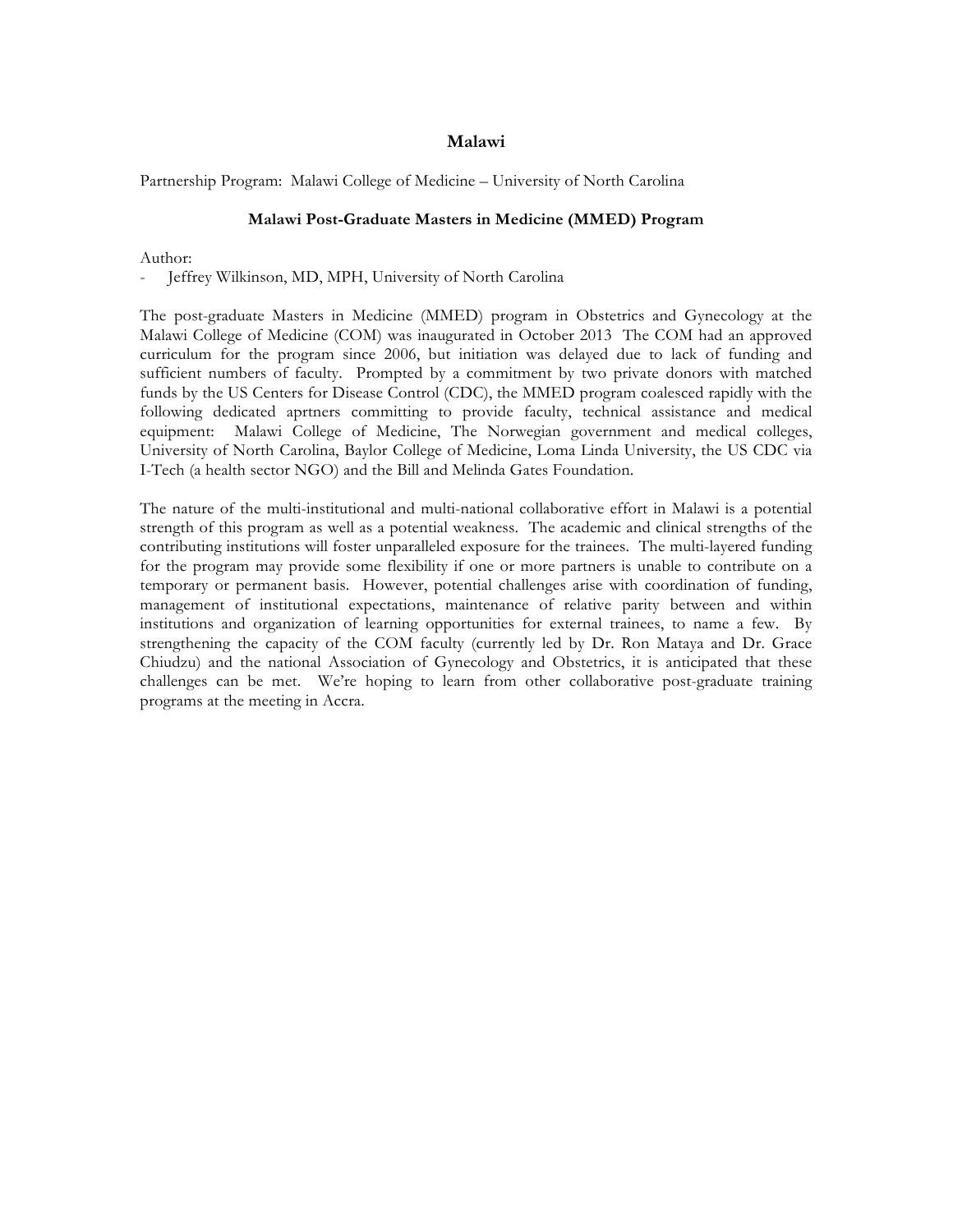## **Other**

Program: Elevate Health, UMC Utrecht

### **Online Pilot Course in the Management of Hypertensive Disorders During Pregnancy**

#### Authors:

- Renee Filius, Elevate Health,
- Joyce L. Browne, Elevate Health

In collaboration with consortium members, Elevate Health creates a pilot course, which includes a pilot course evaluation with key consortium members. Topic of the pilot course will be hypertensive disorders in pregnancy (HDP), one of the four major causes of maternal mortality and morbidity. Name of this pilot course will be 'Hypertensive disorders in pregnancy'. Target audience will be OBGYN residents with clinical experience allowing for an advanced level course. The course will consist of an eight-hour specific course. The content will be consortium driven and established at the February meeting. The course will be further developed between Feb-June 2014.

Elevate would like to give a short presentation which includes topics such as:

- Curriculum Development in Academic OBGYN Departments
- Faculty Development
- Accreditation, Certification & Professional Societies

Our presentation(s) will include:

### Part One: Demonstration

- Demonstration of the Virtual Learning Environment
- Demonstration of teaching tools, relevant examples
- Innovative clinical teaching models that could be used
- Collaboration between consortium members and Elevate Health

Part Two: Pilot Course and Curriculum

- Design of the pilot course
- Content and course material
- Development of the pilot course
- Recording of the lectures
- Planning of the pilot course development (who, what, when)
- Teaching the pilot course
- Evaluating the pilot course
- Accreditation and Certification
- Further Curriculum Development

I possible, we would like to split these parts into two presentations of each 15 minutes. The presentations contain information, which we think is necessary for the consortium members.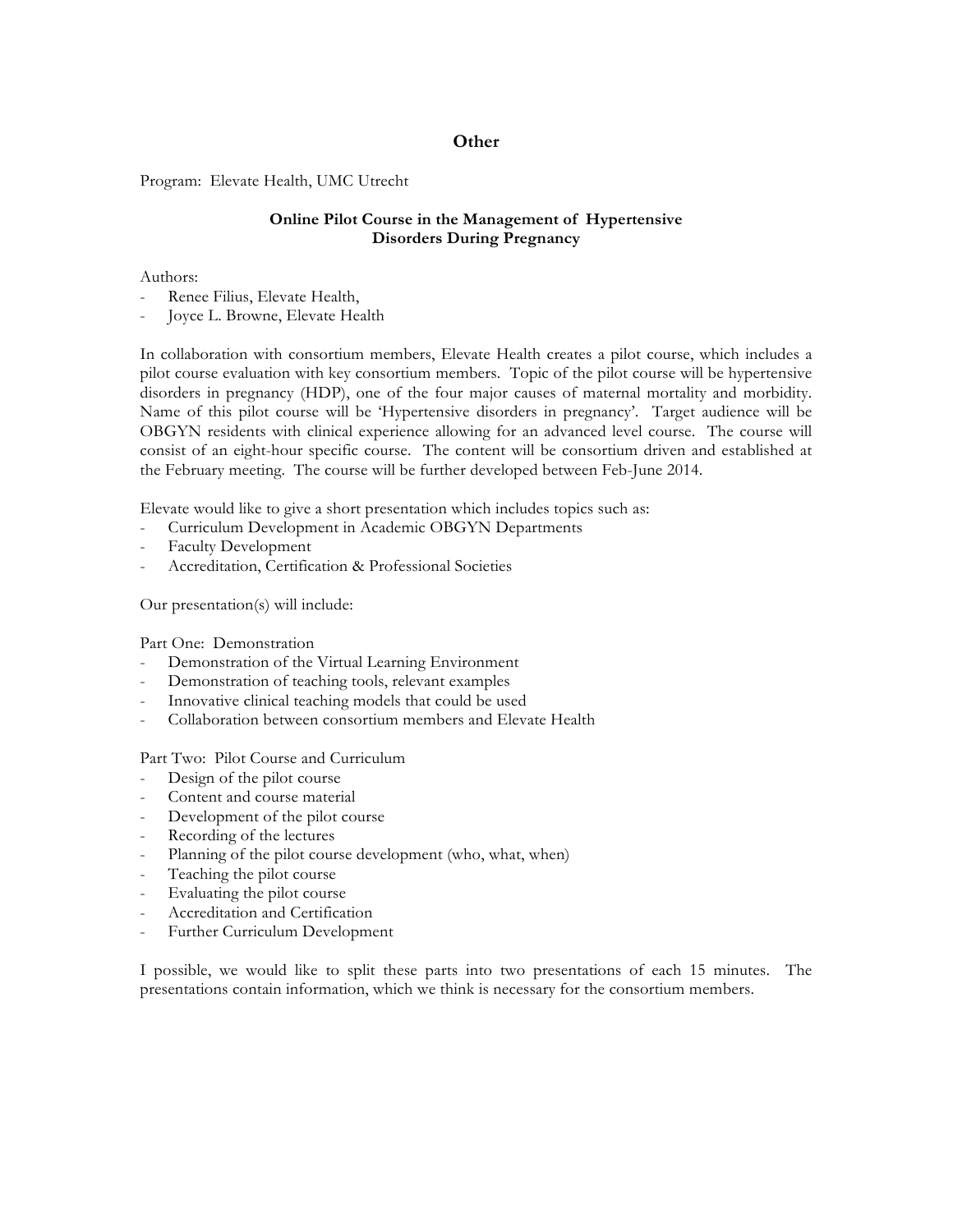### Program:

### **Curriculum Development in Developing Nations: Lessons Learned in Female Pelvic Medicine**

Author:

- Lauri J. Romanzi, MD

As academic medicine in developing nations strives to reflect and implement Ministry of health and Public Health goals, reproductive health morbidities, the "stuff" of Female Pelvic Medicine and Reconstructive Surgery (FPRMS), may or may not be at a stage of intensive focus, relative to reproductive health mortality reduction resource allocation.

As a result, silo funding of the most egregious morbidities, such as lack of family planning and genital tract fistula, has been the focus of WHO, UNPFA, and international NGO campaigns. Hyperfocused clinician training, often in intermittent "camp" settings, is to be congratulated for catalyzing many Ministry of Health efforts to address these morbidities, through the "recognition, resource allocation, general implementation" evolution that now has reached the academic training level.

One prime example is the volution of programs devoted to obstetric fistula, an eradicable morbidity caused by obstructed labor, to include evaluation and management of other, non-eradicable, pelvic floor morbidities (prolapse, incontinence, etc.). This natural progression is wedded to promotion of obstetric skills competencies, academic trainng and community awareness that hastens the eradication of obstructed labor, and thereby obstetric fistula, as occurred in the late 1800's in North American and Western Europe.

Models to be discussed include:

- Triumphs and flaws of the silo-funded model (Pakistan, DR Congo)
- Intermittent recurrent training in a residency program (Somaliland, DR Congo)
- Full time FPMRS curriculum development within established, government funded academic OBGYN programs (Nepal, Rwanda).
- Intermittent subspeciality professional organization (IUGA Ghana Project) mentoring of an established academic center Urogynecology Fellowship program (Ghana).

### Program: **Jhpiego**

Authors:

- Jean Anderson, MD
- Ricky Lu, MD
- Blami Dao, MD
- Peter Johnson, CNM
- Harshad Snghvi, MD
- Johns Hopkins University
- Jhpiego

Jhpiego is an international affiliate of Johns Hopkins University working in women's health for over 40 years and currently working in more than 50 limited resource countries, primarily in sub-Saharan Africa and Asia. This presentation will describe Jhpiego approach and experience in training at the preservice level addressing issues including maternal and neonatal health (antenatal care, emergency obstetric care, malaria in pregnancy, preeclampsia, postpartum hemorrhage), HIV, and PMTCT,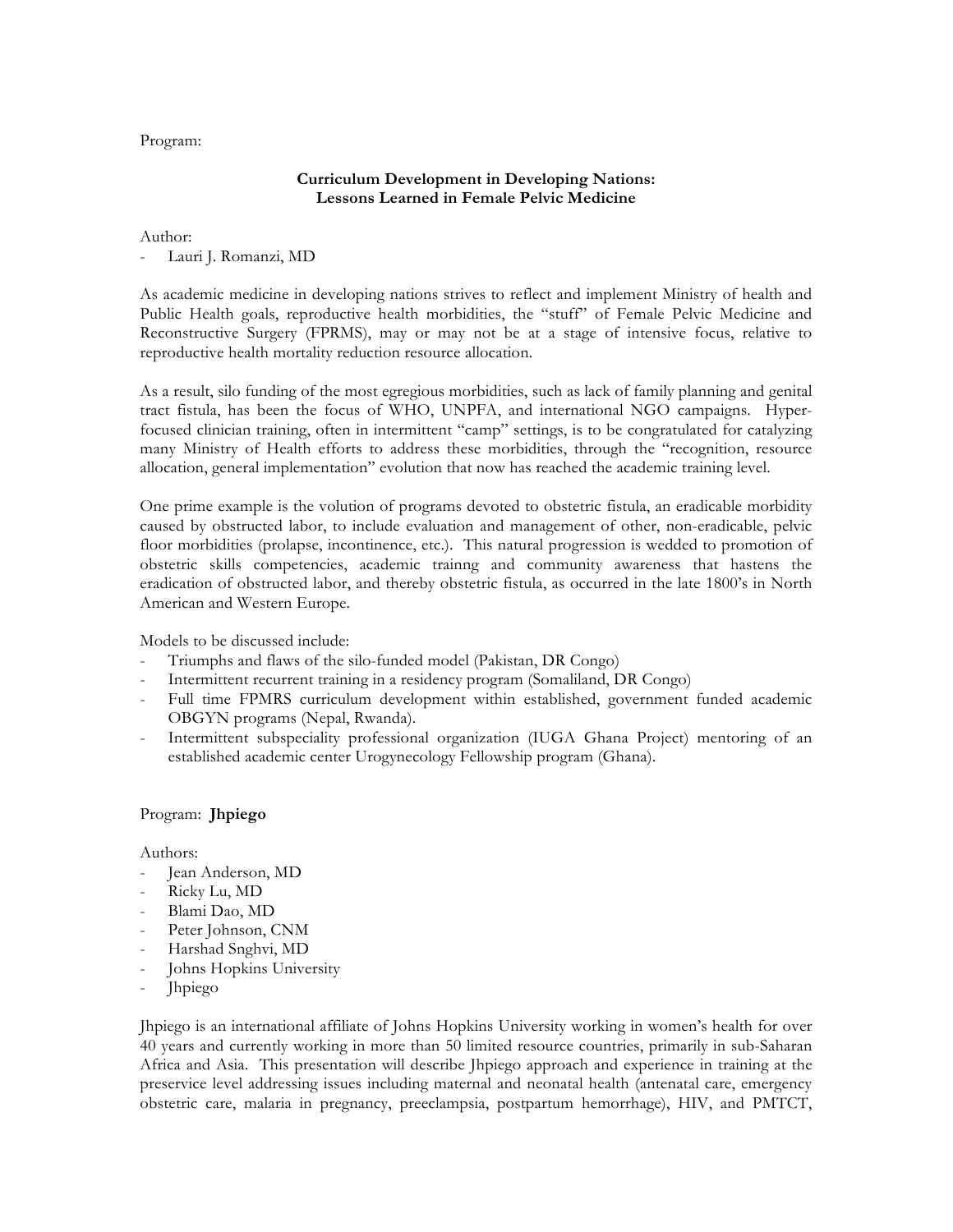family planning and prevention of cervical cancer, and infrection control and prevention. Basic principles include working through local leadership, engaging relevant stakeholders, comprehensive needs assessment, and development of quality assurance mechanisms. Successful activities in support of curriculum development and faculty support have involved the following:

- Identification, nurturing and supporting local champions for change,
- Strengthening teaching skills of OBGYN faculty using competency-based approaches and evidence-based guidelines,
- Strengthening curricula by review of existing materials and updating, incorporation of more interactive, team-based approaches and standardized pre- and post-test evaluations,
- Use of skills laboratories with simulation (e.g., IUD insertion, neonatal resuscitation),
- Interactive, multi-media clinical case study-based e-learning and support, and,
- Use of OSCE for learning and assessment/evaluation.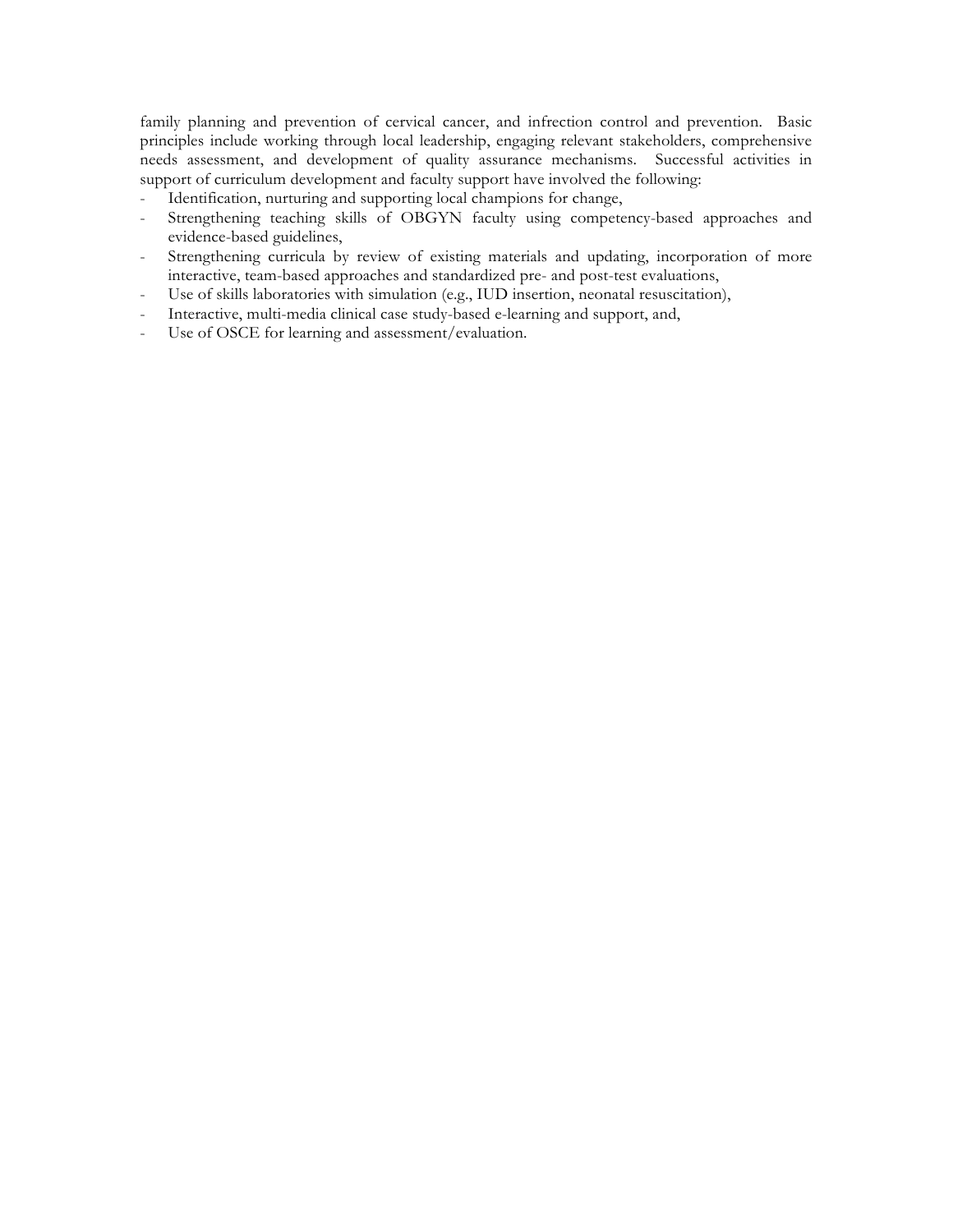#### **Rwanda**

Program: Human Resources for Health – Albert Einstein College of Medicine

### **Development of Einstein Partnerships in Obstetrics & Gynecology and Women's Health across Sub-Saharan African Countries February 12-14, Accra, Ghana**

Authors:

- Irwin R. Merkatz, MD

Diana Wolfe, MD, MPH

The institutional mission of the Albert Einstein College of Medicine's (Einstein) Global Health Center is to "promote the ideal of health for all". The Center's goals and objectives include the domains of education, research, and service with the ultimate goal of reducing disparities in health an alleviating human suffering. Faculty from the Department of Obstetrics & Gynecology and Women's Health, committed to reducing maternal mortality and morbidity ahs previously worked in Haiti and Sub-Saharan Africa. Sites include the Democratic Republic of the Congo, Ethiopia, Ghana, Rwanda and Uganda. In 2012 the Department joined the Clinton health Access Initiative with a 7-year commitment to the Human Resources for Health Program in Rwanda. The role of the faculty is to facilitate the training of residents primarily at the University Hospital at Butare as well as in Kigali. Departmental faculty members have been on site in Rwanda continuously for the past two years. Since 2007, Departmental faculty members have also voluntarily contributed to the training of local physicians and health workers in the rural environment of Kibogora, Rwanda, and have established an ongoing birthing center. Most recently, the World Bank selected the Department and its newest collaborating partner, "Saving Mothers Giving Life", to receive a capacity bulding grant in Uganda testing a mobile phone application for improving access to emergency obstetric care.

The Department is one of the largest and most diverse in the United States (US), for the annual training of 46 residents and 23 sub-specialty fellows. Two Ghanaian Professors of maternal Fetal Medicine are actively involved in this educational responsibility. The community we serve is the Bronx, NY which in particular is the home to the majority of Ghanaians in the US. The 2011 US Census reported a total of 108,389 American of Ghanaian background.

Einstein's Chairman of Obstetrics & Gynecology and Women's Health, Dr. Irwin R. Merkatz, proposes to partner with Ghanaian physician educators in the training of Ghanaian OBGYN residents at a semi-urban district hospital site in the Akuapem Ridge. In keeping with the national goal of increasing OBGYN providers, the proposal is endorsed by the Ghana College of Physicians and Surgeons and will be housed at the Tetteh Quarshie Memorial Hospital. The clinical experiences and exchange of both culture and language gained through this partnership will benefit the mutual communities we serve in both Ghana and the Bronx populations.

#### **Albert Einstein College of Medicine (Einstein) Teaching Program for OBGYN Residents in Rwanda**

Authors:

- Irwin R. Merkatz, MD
- Sierra Washington, MD

The Albert Einstein College of Medicine (lacted in the Bronx, NY, USA), in partnership with the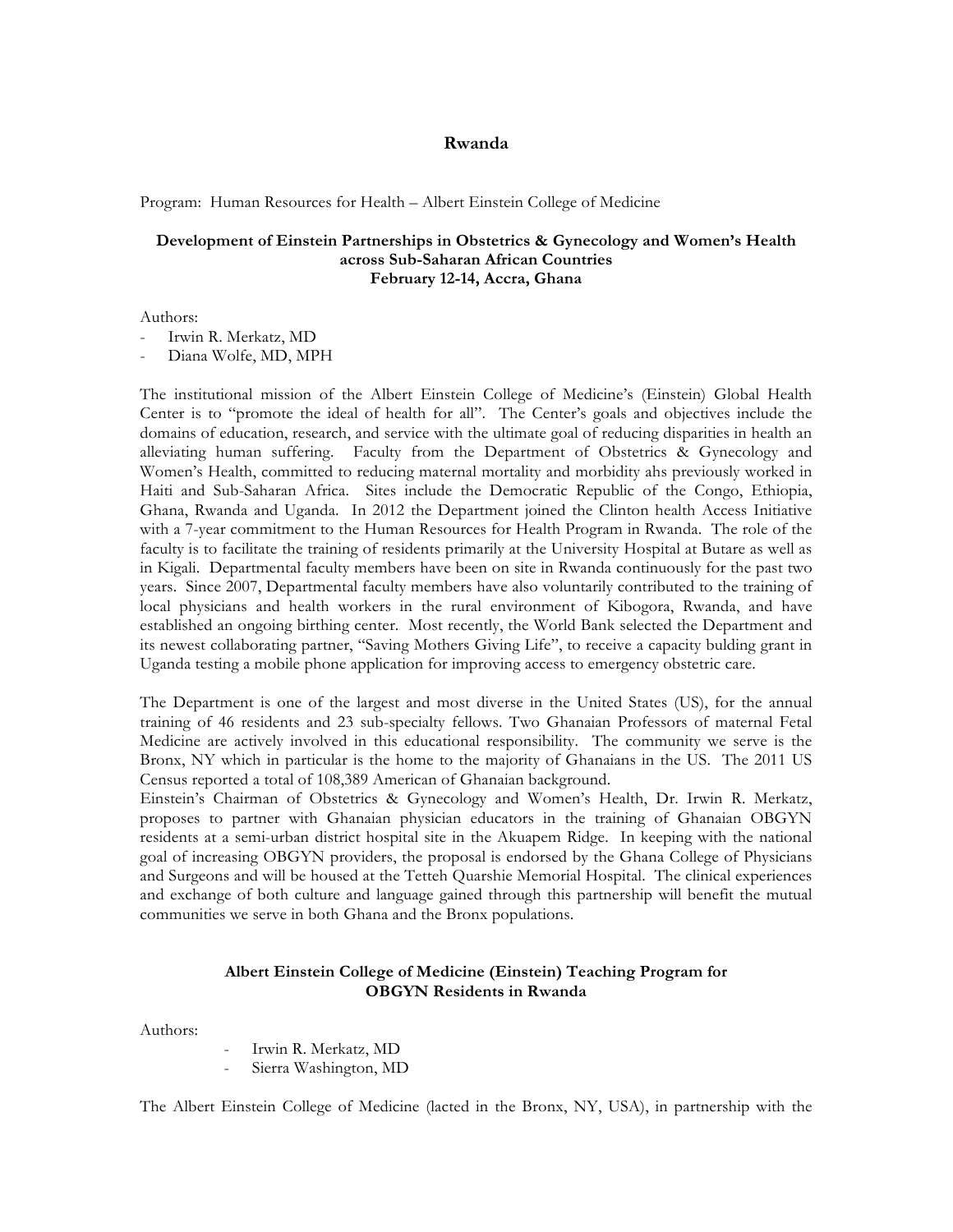Human Resources for Health Program (HRH), has placed member of the full time faculty fo the Department of Obstetrics & Gynecology and Women's Health at the Butare University Teaching Hospital (BUTH) in Rwanda. These faculty members have been charged with three main objectives:

- 1. Curriculum development and didactic teaching for postgraduate students in OBGYN,
- 2. Improving the quality of care for pregnant and non-pregnant women through promotion of evidence-based medicine, and,
- 3. Creating systems for internal monitoring and quality improvement.

### *Curriculum Development and Didactic Teaching*

In collaboration with other HRH faculty, the Einstein faculty members have created a standardized two-year cycling lecture series that covers all topics outlined in the Rwandan OBGYN postgraduate training curriculum. These lectures are given concurrently at both main teaching hospitals in Rwanda in order to standardize the postgraduate learning experience. Basic surgical skills workshops and simulation labs are included in the lecture series. Competency-based evaluations of clinical skills, surgical skills, communication techniques, medical knowledge, and professionalism are implemented quarterly nd annually for postgraduate evaluations.

### *Improving Quality of Care Through Evidence-Based Medicine*

The Einstein faculty members have focused on improving the quality of care through evidence-based bedside teach and structured morning report. In the operating theatre, emphasis is placed on teaching sterile technique and development of new surgical skills.

### *Internal Monitoring and Quality Improvement*

The Einstein faculty members have also assisted the BUTH Department of OBGYN in creating a system of ongoing maternal morbidity/mortality audits and monthly infection control reviews. Through these processes, we seek to assess areas for improvement and implementation of feasible solutions. The Einstein faculty members have also assisted in the responsibility to provide District Hospital supervision and tracking data to improve a base for quality improvement. Through these three interventions at BUTH, we aspire to train a new generation of OBGYNs in Rwanda who use evidence-based medicine, possess excellent surgical skills and have developed a practice of life-long learning.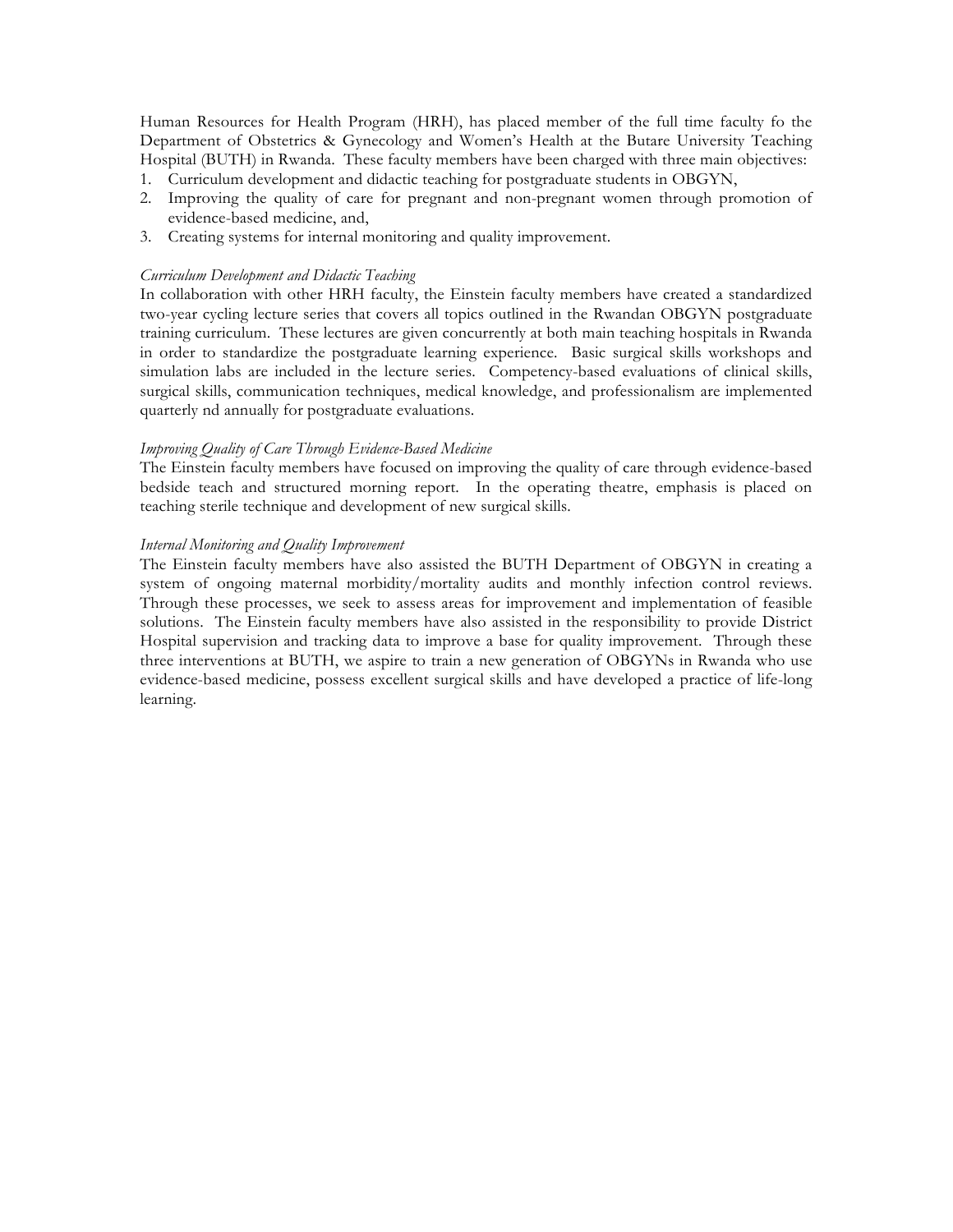## **Uganda**

Program: Makerere University – University of California, San Francisco

#### **OBGYN Post-graduate Training at Makerere University**

Authors:

- Josephat Byamugisha, MD
- Meg Autry, MD

Ahtough UCSF as a whole – particularly Infectious Disease – has had a very strong relationship with Mulago Hospital and Makerere University for twenty eyars, the Department of OBGYN has only had a loose relationship until approximately five years ago. At that time, an OBGYN faculty contingent traveled to Kampala and met with stakeholders and performed a needs assessment for a stronger affiliation. The needs assessment revealed surgical skills transfer for faculty and residents, faculty development, and research collaboration as key areas of interest. We have hired a gloval health faculty with 40% time availability on the ground. We were able to complete and publish a remote surgical skills study, introduce laparoscopy, and combine with Global Partners in Anesthesia and Surgery to sponsor a senior scholar. We are working hard with the oncology division to develop skills and improve diagnosis and treatment. We have made advances with radiation onlcology in Mulago. We have established a resident rotation and have been able to bring one Ugandan contingency to UCSF and APGO. We are working on volunteer clinical faculty positions at USCSF for appropriate Ugandan faculty. One mid-level Ugandan faculty has applied for a Fogarty and we have mede it to the Gates Grand Challenges finals. We have one R21 looking at fistula reintegration. Challenges include funding, needing more on-the-ground time for UCSF faculty, bilateral exchange, subspeciality training, and infrastructure issues. Funding can be further divided into UCSF faculty support, bilateral exchange, research seed money, and initiative funding.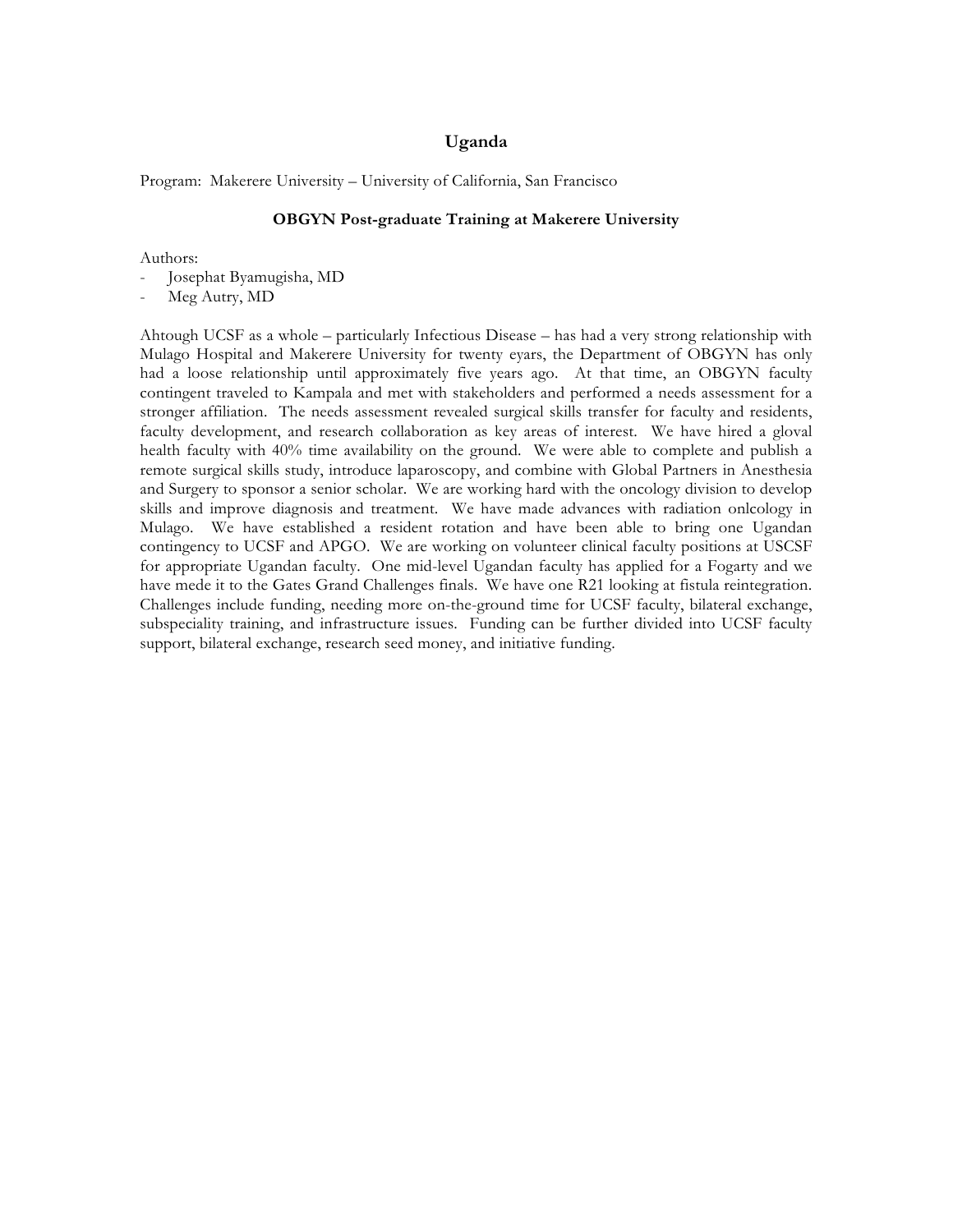# **Uganda**

Program: Mbarara University of Science and Technology-Mass General Hospital Collaboration

## **Mbarara Surgical Services Quality Assurance Database (SQUAD)**

Authors:

- Joseph Ngonzi, MD
- Blair Wylie, MD

Hospital leadership at the Mbarbara Regional Referral Hospital (MRRH) in Uganda recognized that access to accurate data on clinical outcomes is central to any and all efforts to improve patient care. With technical and financial support from Massachusetts General Hospital, a prospective database was established in the Spring of 2013 at MRRH for quality improvement at the hospital. Data clerks dedicated to the project enter information onto SQUAD laptops on all surgical and obstetric admissions into a Microsoft Access database. Information is gathered from hospital records; missing or confusing information is clarified with the managing clinician in real time. Data recorded includes patient demographics, indications for surgery, time between decision for surgery and completion of procedures, details of anesthesia, use of antibiotics, equipment failures, missing supplies, and clinical outcomes. For obstetric admissions, additional information on labor/delivery complications, method of delivery, and neonatal and maternal outcome are captured.

Data entry began on August 1<sup>st</sup>, 2013. In the first four months, data from 547 gynecologic ward admissions and 3,016 obstetric ward admissions were abstracted. Current efforts include:

- 1. Verification of the accuracy of the collected data,
- 2. Monthly summary information feedback to the OBGYN department, and,
- 3. Improved linkage with the pediatrics department to increase the ability to track newborn outcomes. Data generated from the SQUAD project will be the foundation for clinical improvement and research projects in the obstetric/gynecology department at MRRH.